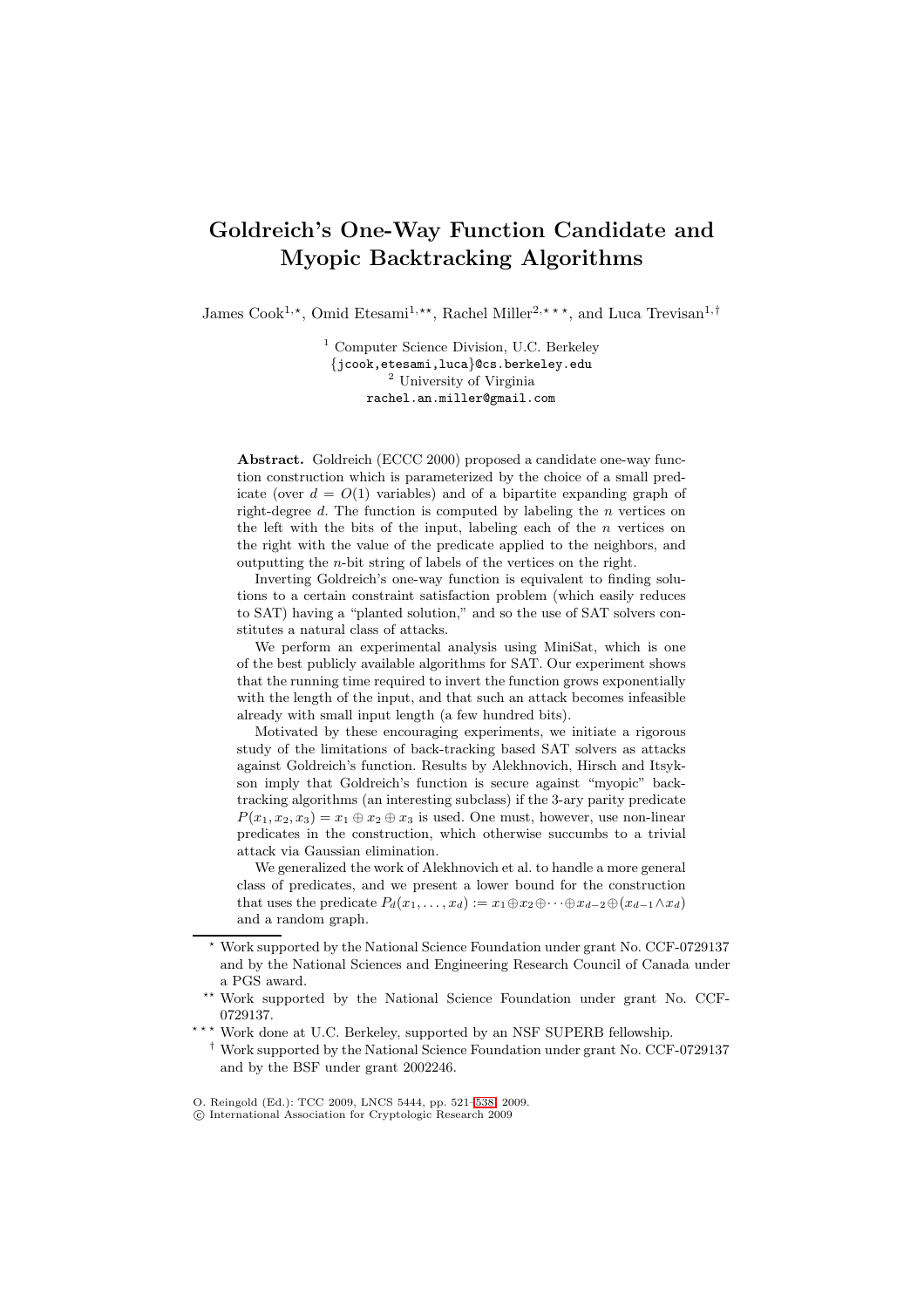# **1 Introduction**

Goldreich [11] proposed in 2000 a candidate one-way function construction based on expanding graphs. His construction is parameterized by the choice of a bipartite graph with  $n$  vertices per side and right-degree  $d$  (where  $d$  is either a constant independent of n, or grows very moderately as  $O(\log n)$  and of a boolean pre[dica](#page-16-0)te  $P : \{0,1\}^d \rightarrow \{0,1\}$ . To compute the function, on input  $x \in \{0,1\}^n$  we label the vertices on the left by the bits of x, and we label each vertex on the right by the value of  $P$  applied to the label of the neighbors. The output of the function is the sequence of  $n$  labels of the vertices on the right.

**Goldreich's Function and Cryptography in** *NC***0.** A function is computable in  $NC_0$  if every bit of the output depends only on a constant number of bits of the input. One can see any  $NC_0$ -computable function as a generalization of Goldreich's function in which the graph is allowed to be arbitrary, subject to having bounded right-degree, and in which different predicates can be used for different bits of the output.

Cryan and Miltersen [7] first raised the question of whether cryptographic primitives (their work focused on pseudorandom generators) can be computed in  $NC_0$ . Mossel, Shpilka and Trevisan [13] construct, for arbitrarily large constant c, a function  $f: \{0,1\}^n \to \{0,1\}^{cn}$  based on a bipartite graph of right-degree 5 and the fixed predicate  $P(x_1, \dots, x_5) := x_1 \oplus x_2 \oplus x_3 \oplus (x_4 \wedge x_5)$  $P(x_1, \dots, x_5) := x_1 \oplus x_2 \oplus x_3 \oplus (x_4 \wedge x_5)$  $P(x_1, \dots, x_5) := x_1 \oplus x_2 \oplus x_3 \oplus (x_4 \wedge x_5)$ , and show that the function computes a small-bias generator. Such a construction may in fact be a pseudorandom generator, and [henc](#page-16-2)e a one-way function.<sup>1</sup>

Applebaum, Ishai and Kushilevtiz [4,5] show that, under standard assumptions, there are one-way functions and pseudorandom generators that can be computed in  $NC_0$ ; their one-way function is computable with right-degree  $3.2$ In their construction, the graph encodes the computation of a [lo](#page-1-0)g-space machine computing a one-way function that is [us](#page-16-3)[ed](#page-16-4) as a primitive.

In this paper, we are interested in the security of Goldreich's original proposal, implemented using a random graph and a fixed predicate.

**Goldreich's Function and DPLL Algorithms.** Inverting Goldreich's oneway function (and, indeed, inverting any one-way function that is computable in  $NC_0$  can be seen as the task of finding a solution to a constraint satisfaction problem with a planted solution. A plausible line of attack against such a construction is thus to employ a general-purpose SAT solver to solve the constraint satisfaction problem. We performed an experimental study using MiniSat, which is one of the best publicly available SAT solvers, and has solved instances with several thousand variables. Using a random graph of right-degree 5, and the

<sup>&</sup>lt;sup>1</sup> The graph used in this construction, however, is not a random graph or a strong expander graph of right-degree 5, so this is not an instantiation of Goldreich's proposal.

<span id="page-1-0"></span><sup>&</sup>lt;sup>2</sup> This is the best possible, because it is easy to show that no function based on a bipartite graph of right-degree 2 can be one-way, by reducing the problem of finding the inverse to a 2SAT instance.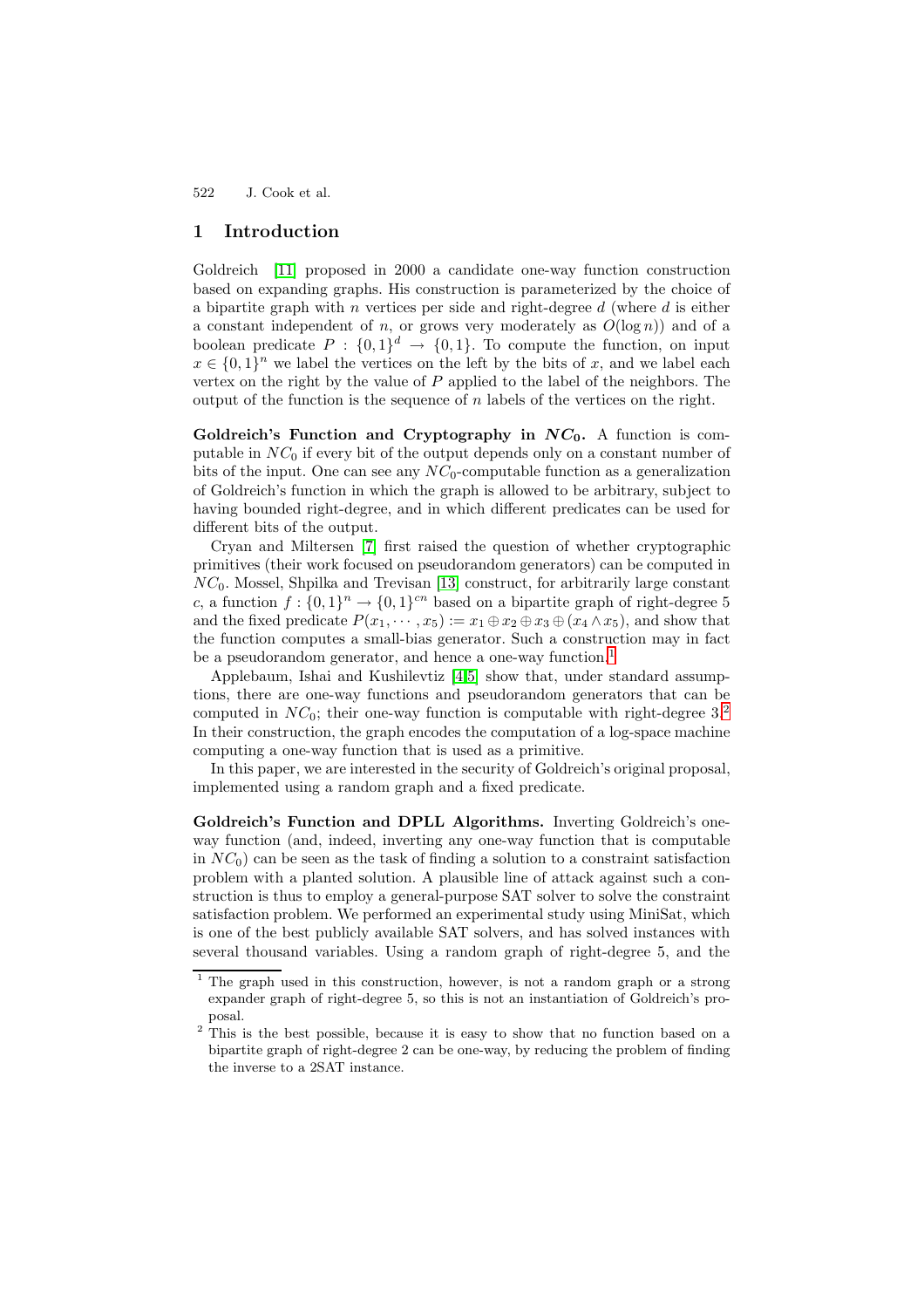predicate  $(x_1 \oplus x_2 \oplus x_3 \oplus (x_4 \wedge x_5))$ , we observed an exponential increase of the running time as a function of the input length, and an attack with MiniSat appears infeasible already for moderate input lengths (a few hundred bits). See Appendix A.

Our goal in this paper is to provide a rigorous justification for these experimental results, and to show that "DPLL-style" algorithms based on backtracking (such as most general SAT solvers) cannot break Goldreich's construction in subexponenti[al t](#page-16-5)ime. We restrict ourselves to algorithms that instantiate variables one at a time, in an order chosen adaptively by a "scheduler" procedure, and then recurse on the instance obtained by by fixing the variable to zero and then to the instance obtained by fixing the variable to one, or viceversa (the scheduler decides which assignment to try first). The recursion stops if the current partial assignment contradicts one of the constraints in the instance, or if we find a satisfying assignment.

When such an algorithm runs on an unsatisfiable instance, then a transcript of the algorithm gives a "tree-like resolution proof" of unsatisfiability; a number of techniques are known to prove exponential lower bounds on the size of tree-like resolutions proofs of unsatisfiability, and so such proofs give lower bounds to the running time of any such algorithm, regardless of how the scheduler is designed.

When dealing with *satisfiable* instances, however, one cannot prove lower bounds without putting some restriction on the scheduler. (If unrestricted in complexity, the scheduler could compute a satisfying assignment, and then assign the variables accordingly, making the algorithm converge in a linear number of steps.)

**The Lower Bound of Alekhnovich et al.** Alekhnovich, Hirsch and Itsykson [3] consider two such restrictions: they consider (i) "myopic" algorithms in which the scheduler chooses which variable to assign based on only a bounded number of variables and clauses of the current formula, and (ii) "drunken" algorithms in which the order of variables is chosen arbitrarily by the scheduler, but the [ch](#page-16-6)oice of whether to assign first zero or one to the next chosen variable is made randomly with equal probability. The result of the second type is proven for carefully designed instances, and it remains an open question to prove a lower bound for drunken algorithms on a random satisfiable constraint satisfaction problem. Lower bounds of the first type are proven for random instances, and they are proved via a reduction to the problem of certifying unsatisfiability: Alekhnovich et al. show that a myopic algorithm, with high probability, after assigning a certain number of variables will be left with an instance that is unsatisfiable, but for which there is no sub-exponential size tree-like resolution proof of unsatisfiability. Hence the algorithm will take an exponential amount of time before it realizes it has chosen a bad partial assignment.

**Our Results.** The result of Alekhnovich et al. applies to myopic algorithms for random instances of 3XOR with a planted solution, and provided a lower bound for myopic DPLL inversion algorithms for the instantiation of Goldreich's proposal using the 3XOR predicate.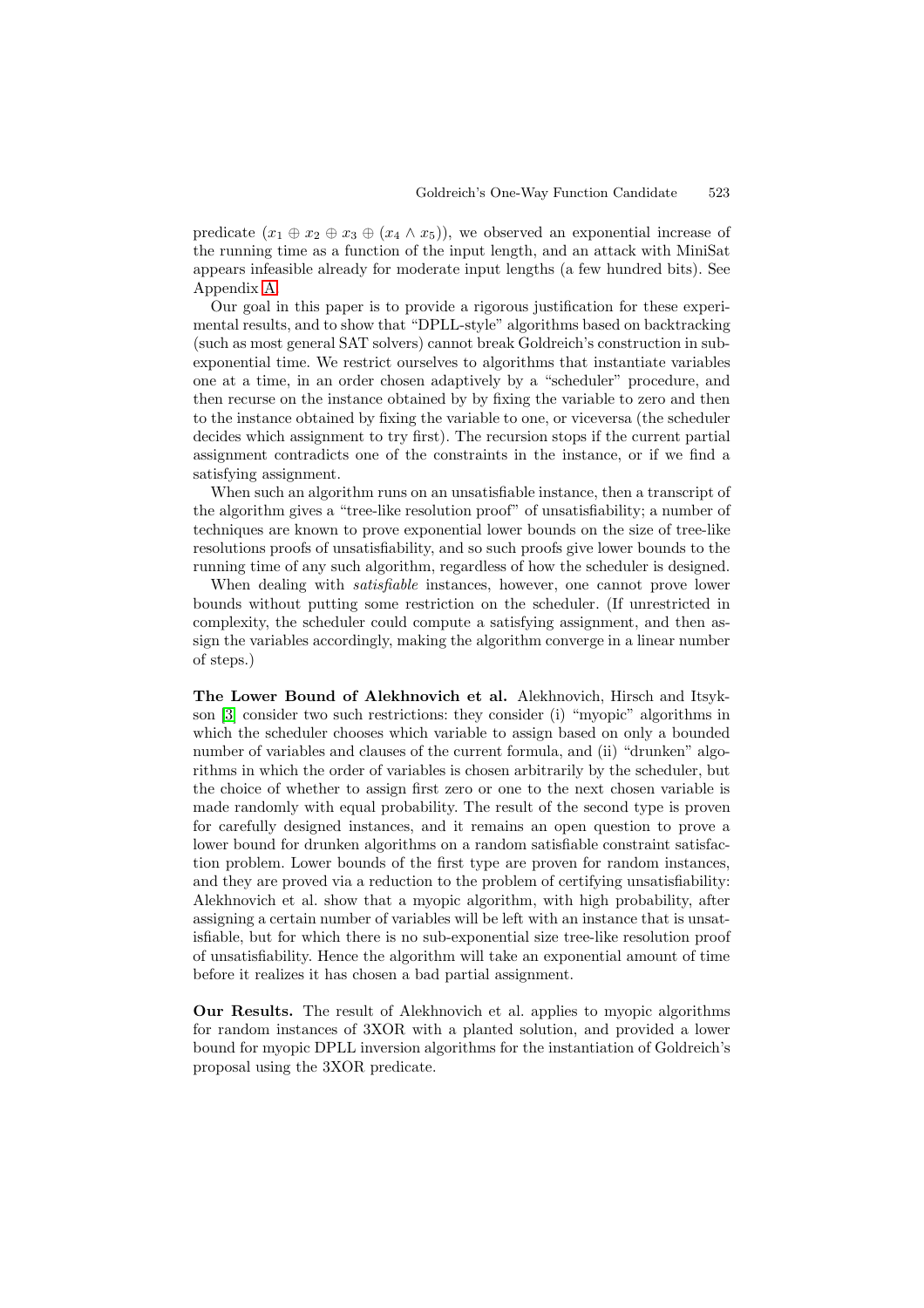Unfortunately, the use of 3XOR as a predicate in Goldreich's construction leads to a total break via Gaussian elimination, so our goal is to extend the result of Alekhnovich et al. to a setting in which we have either a random predicate or the predicate  $(x_1 \oplus \cdots \oplus x_{d-2} \oplus (x_{d-1} \wedge x_d))$  which is inspired by the work of Mossell et al.

In order to extend the work of Alekhnovich et al. to the setting of Goldreich's one way functions, we need to make the following changes:

- **–** The proof in [3] uses the fact that all constraints have arity 3. It is not difficult to adapt it to handle linear constraints of larger constant arity, by relying on the strong expansion properties which are true of random constraint graphs.
- **–** The proof in [3] uses the linearity of the constraints. We show that it is sufficient for [th](#page-16-6)e predicate to be such that it remains nearly balanced even after many variables have been fixed to arbitrary values. For example, a dary parity remains perfectly balanced even after  $d-1$  variables are assigned arbitrary vari[abl](#page-16-6)es. The predicate  $(x_1 \oplus \cdots \oplus x_{d-2} \oplus (x_{d-1} \wedge x_d))$  remains perfectly balanced even after  $d-3$  variables are assigned arbitrary variables, and a random predicate remains  $\epsilon$ -close to balanced after any  $d - O(\log d/\epsilon)$ variables are fixed to arbitrary values. (Those parameters are sufficient for our proof to go through.)
- **–** The proof in [3] assumes that there is a unique solution, and this is not true in our setting. We show that the proof carries over if one assumes that the total number of pairs x, y such that  $f(x) = f(y)$  is at most  $2^{(1+\epsilon)n}$  for small  $\epsilon$ . We are able to show that such a condition is satisfied by the predicate  $(x_1 \oplus \cdots \oplus x_{d-2} \oplus (x_{d-1} \wedge x_d))$  $(x_1 \oplus \cdots \oplus x_{d-2} \oplus (x_{d-1} \wedge x_d))$  $(x_1 \oplus \cdots \oplus x_{d-2} \oplus (x_{d-1} \wedge x_d))$  and by the choice of a highly-expanding graph, with  $\epsilon = 2^{-\Omega(d)}$ . We believe that the same result holds with high probability if we choose a random  $d$ -ary predicate, but we have not been able to prove it.

With such results, we are able to show an exponential lower bound for myopic algorithms in a construction that uses a random graph and the predicate  $(x_1 \oplus$  $\cdots \oplus x_{d-2} \oplus (x_{d-1} \wedge x_d)$ . If we consider the construction that uses a random graph and a random predicate, then we have a conditional exponential lower bound under the assumption that the resulting function is nearly injective.

**Goldreich's Analysis.** Goldreich [11] considered the following algorithm for computing x given  $y = f(x)$ . The algorithm proceeds in n steps, revealing the output bits one at a time. Let  $R_i$  be the set of inputs connected to the first i outputs. Then in the *i*th step, the algorithm computes the list  $L_i$  of all strings in  $\{0,1\}^{R_i}$  which are consistent wit[h th](#page-16-0)e first i bits of y. Goldreich proves that if the graph satisfies an expansion condition, then for a random input  $x$ , the expected size of one of the sets  $L_i$  is exponentially large.

Since Goldreich's algorithm is forced to consider all consistent assignments to the bits in each set  $R_i$ , it takes no less time than a (myopic) backtracking algorithm that chooses the input bits in the same order, and possibly much more time. For this reason, our new lower bounds are more general.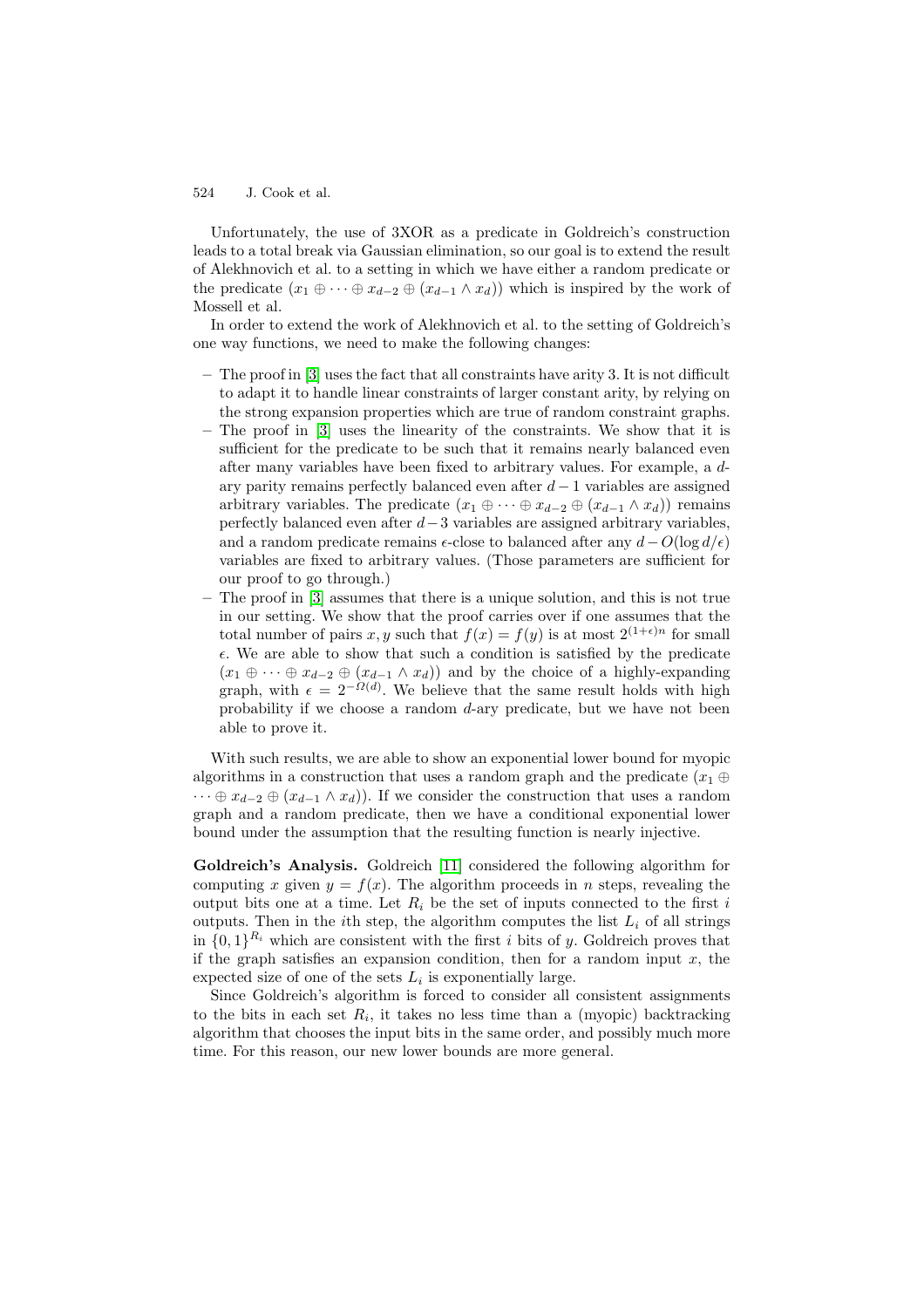**Open Questions.** We believe that there is motivation for further experimental and rigorous analysis of Goldreich's construction.

The main limitation of the present work is the somewhat artificial setup of myopic algorithms, which fails to capture certain natural "global" heuristics used in SAT solvers. Since the algorithm is required to work only with partial information on the object given as an input, negative results for myopic algorithms are similar in spirit (but very different technically) to results on "space bounded cryptography." It would be very interesting to have a lower bounds for drunken algorithms, which are restricted in a way that is more computational than information-theoretic. As a first step, it would be interesting to show that drunken algorithms take exponential time to find planted solutions in a random 3XOR instance.

It would also be interesting to show that no "variation of Gaussian elimination" can invert Goldreich's function when non-linear predicates are used. Unfortunately it is not clear how to even formalize such a statement.

## **2 Preliminaries**

#### **2.1 Goldreich's Function**

Goldreich [11] constructs a function  $f: \{0,1\}^n \to \{0,1\}^n$  parameterized by a d-ary predicate P and a bipartite graph  $G = (V, E)$  connecting n *input nodes*  $u_i$ on the left to *n output nodes*  $v_i$  on the right. The output nodes all have degree d. To compute the function, on input  $x \in \{0,1\}^n$ , we label the input nodes with the bits of x[, a](#page-16-0)nd label each output node by the value of  $P$  applied to the labels of its neighbors. The output of the function is the sequence of  $n$  labels of the output nodes. For example, if the neighborhood of  $v_i$  is  $\{u_{j_1}, u_{j_2}, \ldots, u_{j_d}\},$  then

$$
(f(x))_i = P(x_{j_1}, x_{j_2}, \dots, x_{j_d}).
$$

We denote by A the  $n \times n$  matrix adjacency matrix of G, whose columns correspond to input nodes and whose rows correspond to output nodes:

$$
A_{ij} = \begin{cases} 1 & (u_j, v_i) \in E \\ 0 & (u_j, v_i) \notin E \end{cases}.
$$

Goldreich suggests using a random predicate  $P$ , and a graph  $G$  with expansion properties.

#### **2.2 Myopic Backtracking Algorithms**

We consider the class of algorithms that might invert Goldreich's function by backtracking.

First, we need a notion of a *partial truth assignment*.

**Definition 2.1 (partial assignment).** Taken from [2]. *A* partial assignment *is a function*  $\rho : [n] \to \{0, 1, *\}$ *. Its set of fixed variables is*  $\text{Vars}(\rho) = \rho^{-1}(\{0, 1\})$ *.*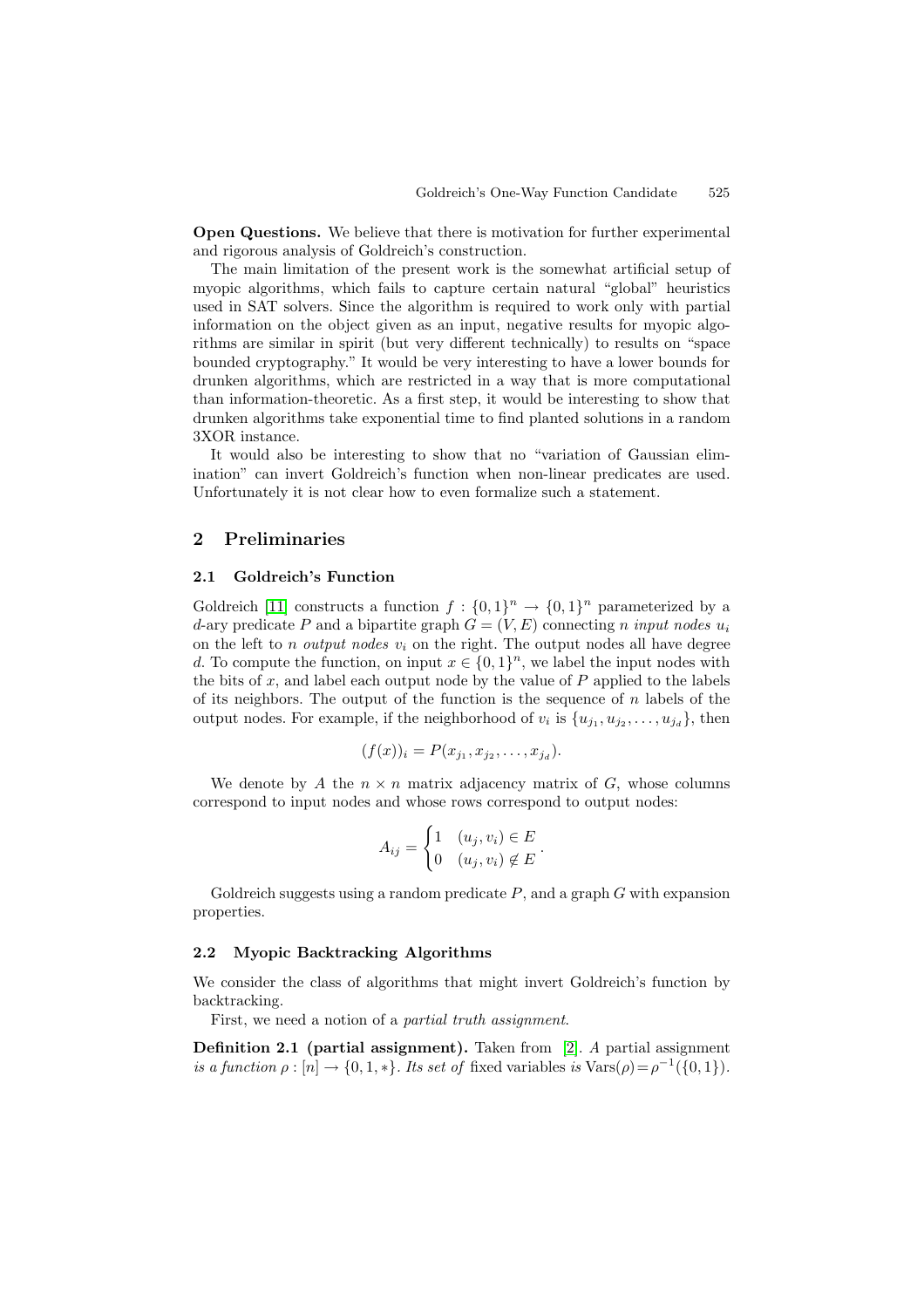*Its* size *is defined to be*  $|\rho| = |\text{Vars}(\rho)|$ *. Given*  $f : \{0, 1\}^n \to \{0, 1\}^n$ *, the* restriction of f by  $\rho$ , denoted  $f|_{\rho}$ , is the function obtained by fixing the variables in Vars(ρ) *and allowing the rest to vary.*

**Definition 2.2.** *A* backtracking algorithm *for solving an equation*  $f(x) = b$  *for* x *is defined by two procedures* **N** *and* **T***.* **N** *takes a partial assignment* ρ *and returns the index of a new variable*  $\mathbf{N}(\rho) \in [n]$  *to assign, and* **T** *chooses a truth value*  $\mathbf{T}(\rho) \in \{0,1\}$  *for*  $x_{\mathbf{N}(\rho)}$ *. More precisely, the algorithm has the form:* 

- **–** *Initialize* ρ *to the empty truth assignment* (∗, ∗,..., ∗)*.*
- **–** *While not all variables in* ρ *are fixed,*
	- $\bullet$   $j \leftarrow \mathbf{N}(\rho)$ .
	- *Update*  $\rho$  *by assigning*  $x_j$  *the truth value*  $\mathbf{T}(\rho)$ *.*
	- *If there is row i such that*  $f(\rho)_i$  *is determined by*  $\rho$  *but*  $f(\rho)_i \neq b_i$  *then backtrack.*

We study a special class of backtracking algorithms which we call *myopic* backtracking algorithms, after [1].

**Definition 2.3.** *A* myopic *backtracking algorithm for*  $f(x) = b$  *is a backtracking algorithm where procedures* **N** *and* **T** *are restricted in that they are not allowed to see all the output bits in vector* b*. More precisely, myopic backtracking algorithm of parameter* K *have the f[oll](#page-16-7)owing properties:*

- **–** *In the beginning of the algorithm, the algorithm does not have the value of any of* b*.*
- **–** *At each step of fixing a new variable, the algorithm is allowed to ask the value of* K *output bits corresponding to* K *equations chosen by the algorithm.*
- **–** *When we backtrack from a step we have already taken, we lose the value of the output bits that were revealed to us at that step.*

Thus, in the middle of the algorithm, when the partial assignment is  $\rho$ , the algorithm sees the values of  $K|\text{Vars}(\rho)|$  output bits, and the outputs of procedures **N** and **T** are allowed to depend only on these  $K[\text{Vars}(\rho)]$  output bits. But notice that procedures  $N$  and  $T$  can use the structure of the function  $f$ ; they have restricted access to only b.

Notice that in the above definitions, there is no restriction on the computational complexity of procedures **N** and **T**. Therefore without the *myopic* constraint, there is no way to prevent **T** from guiding the algorithm immediately towards the correct solution.

The work in [3] gives a lower bound for myopic backtracking algorithms for SAT instances. They translate a system of linear equations  $Ax = b$  into a CNF formula. Similarly, for inverting Goldreich's function  $f(x) = b$  for a fixed  $b \in \{0,1\}^n$ , we can define a d-CNF formula  $\Phi_b(x)$  which is logically equivalent to the statement  $f(x) = b$  $f(x) = b$ . The *i*-th bit of *b* translates to a set of at most  $2^d$ clauses that enforce the constraint  $P(x_{S_i}) = b_i$ . Then the problem of inverting f can be reduced to finding a solution to the SAT instance  $\Phi_b$ . Notice that (myopic) backtracking algorithms for solving  $\Phi_b$  are similar to (myopic) backtracking algorithms for solving  $f(x) = b$ .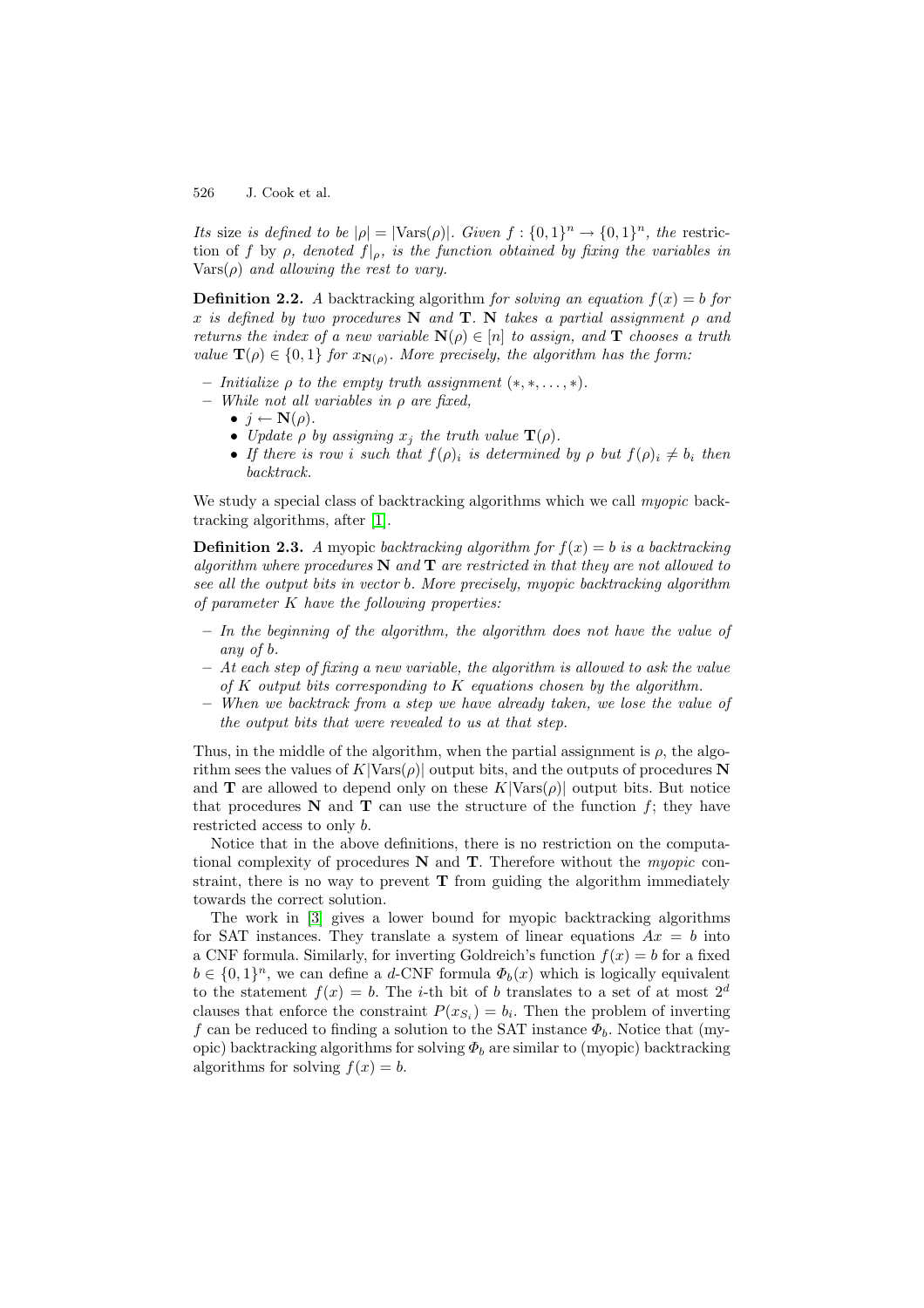In [3] the authors consider a notion of myopic backtracking algorithms that is slightly more powerful, called myopic DPLL algorithms after [12,8,1], which might get more information about b using two new rules called Unit Clause Propagation and Pure Literal Elimination. It can be seen that when the equations of  $f(x) = b$  $f(x) = b$  $f(x) = b$  are linear, these two rules do not give an advantage to the backtracking algorithm. However, the same reduction from DPLL to ordinar[y b](#page-16-8)[ac](#page-16-9)[kt](#page-16-7)racking does not apply to the more general case  $f(x) = b$  which we consider. Therefore, in this paper we restrict ourselves to backtracking algorithms.

## **2.3 Random Predicates**

We follow Goldreich's suggestion in choosing  $P: \{0,1\}^d \to \{0,1\}$  uniformly at random. Here we define two useful properties that most random predicates have.

**Definition 2.4 (robust predicate).**  $P: \{0,1\}^d \rightarrow \{0,1\}$  *is h*-robust *iff every restriction*  $\rho$  *such that*  $f|_{\rho}$  *is constant satisfies*  $d - |\rho| \leq h$  [2, Definition 2.2]. *For example, the predicate that sums all its inputs modulo* 2 *is* 0*-robust.*

**Definition 2.5 (balanced predicate).**  $P: \{0,1\}^d \to \{0,1\}$  *is*  $(h, \epsilon)$ -balanced *if, after fixing all variables but*  $h + 1$  *of them,* 

$$
|\Pr[P(x) = 0] - \frac{1}{2}| \le \epsilon.
$$

For example, predicates of the form  $P_d(x) = x_1 \oplus \cdots \oplus x_{d-2} \oplus (x_{d-1} \wedge x_d)$  are  $(2,0)$ -balanced and  $(1, \frac{1}{4})$ -balanced. The predicate that sums all its inputs is  $(0, 0)$ -balanced.

**Lemma 2.6.** *A random predicate on d variables is*  $(\Theta(\log \frac{d}{\epsilon}), \epsilon)$ -balanced with  $\text{probability } 1 - \exp[-\text{poly}(d/\epsilon)].$ 

(We omit the proof to save space.)

**Corollary 2.7.** *A random predicate on* d *variables is* Θ(log d)*-robust with prob* $ability 1 - exp[-poly(d)].$ 

### **2.4 Expansion Properties**

Let G be a bipartite graph with n nodes on each side and right-degree d. Equivalently, let A be an  $n \times n$  matrix with d ones and  $n - d$  zeros in each row.

**Definition 2.8 (Boundary and Neighborhood).** Taken from [3, Definition 2.1]. *Let* I *be a set of output nodes. Its* boundary*, denoted* ∂I*, is the set of all nodes*  $j \in U$  *such that there is exactly one edge from* j *to* I. The neighborhood *of*  $I, \Gamma(I) \subseteq U$  *is the set of all nodes connected to*  $I$ *.* 

<span id="page-6-0"></span>**Definition 2.9 (Expansion).** Taken from [3, Definition 2.1]. G *[\(o](#page-16-6)r* A*) is an*  $(r, d, c)$ -boundary expander *if for all*  $I \subseteq V$ ,  $(|I| \leq r \Rightarrow |\partial I| \geq c|I|)$ *.* G (or A) is *an*  $(r, d, c)$ -expander *if*  $\forall I \subseteq V, (|I| \leq r \Rightarrow |I(I)| \geq c|I|)$ .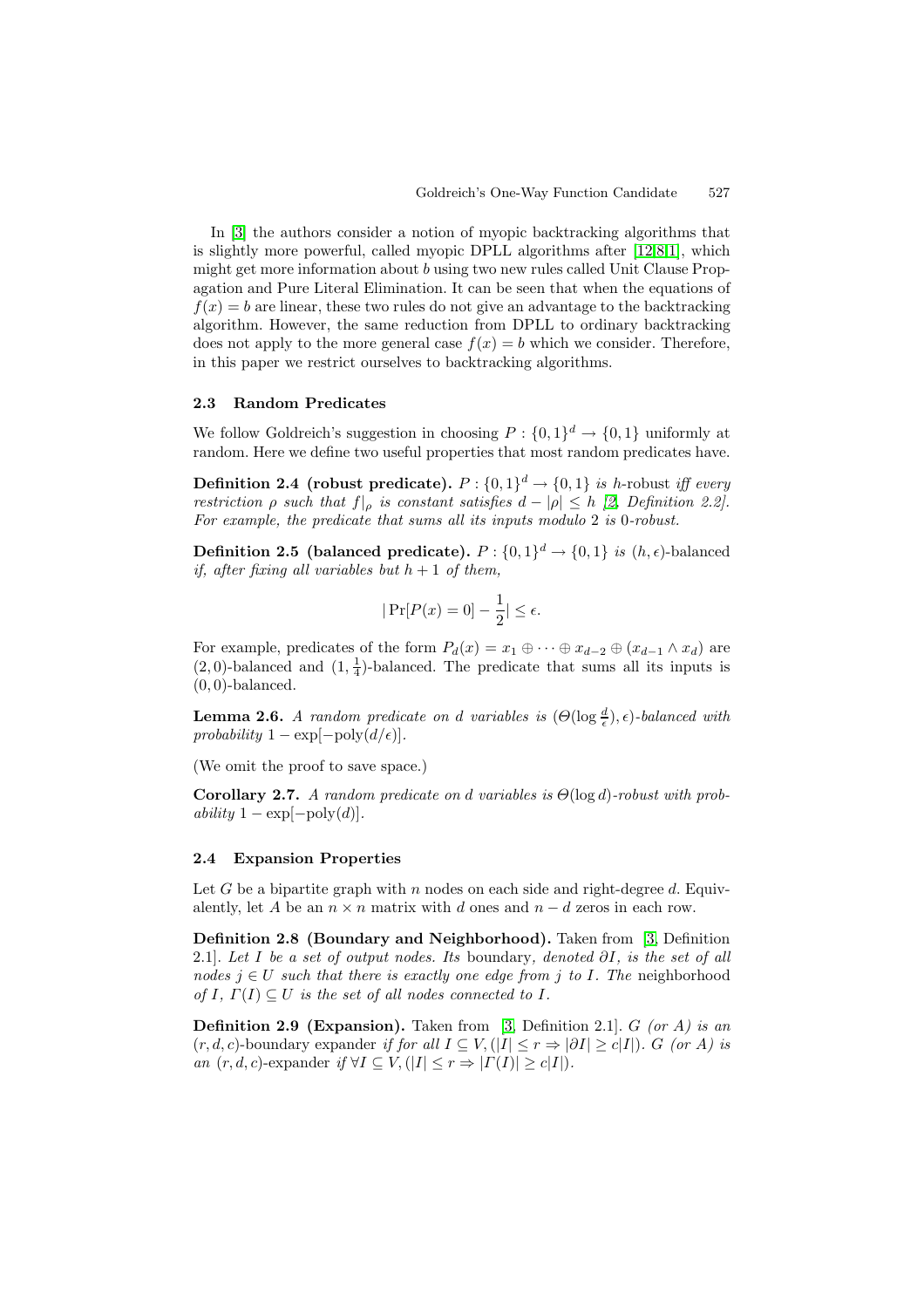**Lemma 2.10.** Analogous to [3, Lemma 2.1]. *Every*  $(r, d, c)$ *-expander is an* (r, d, 2c − d)*-boundary expander.*

Throughout our paper, we will use  $c$  to denote neighborhood expansion, and  $c'$ to denote boundary expansion, [w](#page-16-6)ith  $c' = 2c - d$ .

#### **2.5 Closure Operation**

We define the *closure* of a set of input nodes, or columns of A.

**Definition 2.11 (closure).** Analogous to [3, Definition 3.2]. *For a set of columns*  $J \subseteq [n]$ *, define the following relation on*  $2^{[n]}$ *:* 

$$
I\vdash_J I_1 \iff I\cap I_1=\varnothing\wedge |I_1|\leq \frac{r}{2}\wedge \left|\partial(I_1)\setminus \left[\bigcup_{i\in I}A_i\cup J\right]\right|
$$

*Define the* closure of *J*, Cl(*J*), as follows. Let  $G_0 = \emptyset$ . Having defined  $G_k$ , *choose a non-empty*  $I_k$  *such that*  $G_k \vdash_j I_k$ *, set*  $G_{k+1} = G_k \cup I_k$ *, and remove equations*  $I_k$  *from matrix A. (Fix an ordering on*  $2^{[n]}$  *to ensure a deterministic choice of*  $I_k$ *.) When* k *is large enough that no non-empty*  $I_k$  *can be found, set*  $Cl(J) = G_k.$ 

We omit the proofs in this section, since similar facts are proved in Section 3 of [3].

**Lemma 2.12.** Analogous to [3, Lemma 3.5]. *If*  $|J| < \frac{cr}{4}$ , then  $|\text{Cl}(J)| < 2c^{-1}|J|$ .

<span id="page-7-1"></span>**Lemma 2.13.** Analogous to [3, Lemma 3.4]. *Assume that* A *is an arbitrary m[atr](#page-16-6)ix and* J *is a set of its columns. Denote by* Aˆ *the matrix that results from* A *by removing the rows in*  $\text{Cl}(J)$  *[an](#page-16-6)d the columns in*  $\bigcup_{i \in \text{Cl}(J)} A_i$ *. If*  $\hat{A}$  *is non-empty then it is an*  $(r/2, d, c/2)$ *-boundary expander.* 

<span id="page-7-3"></span>**De[fin](#page-16-6)ition 2.14.** From [3, Definition 3.4]. *A substitution*  $\rho$  *is said to be* locally consistent *w.r.t. the function*  $f(x) = b$  *if and only if*  $\rho$  *can be extended to an assignment on* X *which satisfies the equations corresponding to*  $Cl(Vars(\rho))$ :

$$
(f(x))_{\mathrm{Cl}(\mathrm{Vars}(\rho))} = b_{\mathrm{Cl}(\mathrm{Vars}(\rho))}
$$

**Lemma 2.15.** Analogous to [3, Lemma 3.6]. Assume that f employs a  $(r, d, c)$ *boundary expander and a h-robust predicate with*  $c > 2h$ *. Let*  $b \in \{0, 1\}^n$  *and*  $\rho$  *be a locally consistent partial assignment. Then for any set*  $I \subseteq [n]$  *with*  $|I| \leq r/2$ ,  $\rho$  can be extended to an assignment x which satisfies the subsystem  $(f(x))_I = b_I$ .

# <span id="page-7-2"></span>**3 Myopic Algorithms Use Exponential Time in the Average Case**

<span id="page-7-0"></span>**Theorem 3.1.** Assume A is an  $n \times n$   $(r, d, c)$ *-boundary expander with left and right degree* d and that P is an  $(h, \epsilon)$ -balanced predicate. Let f be Goldreich's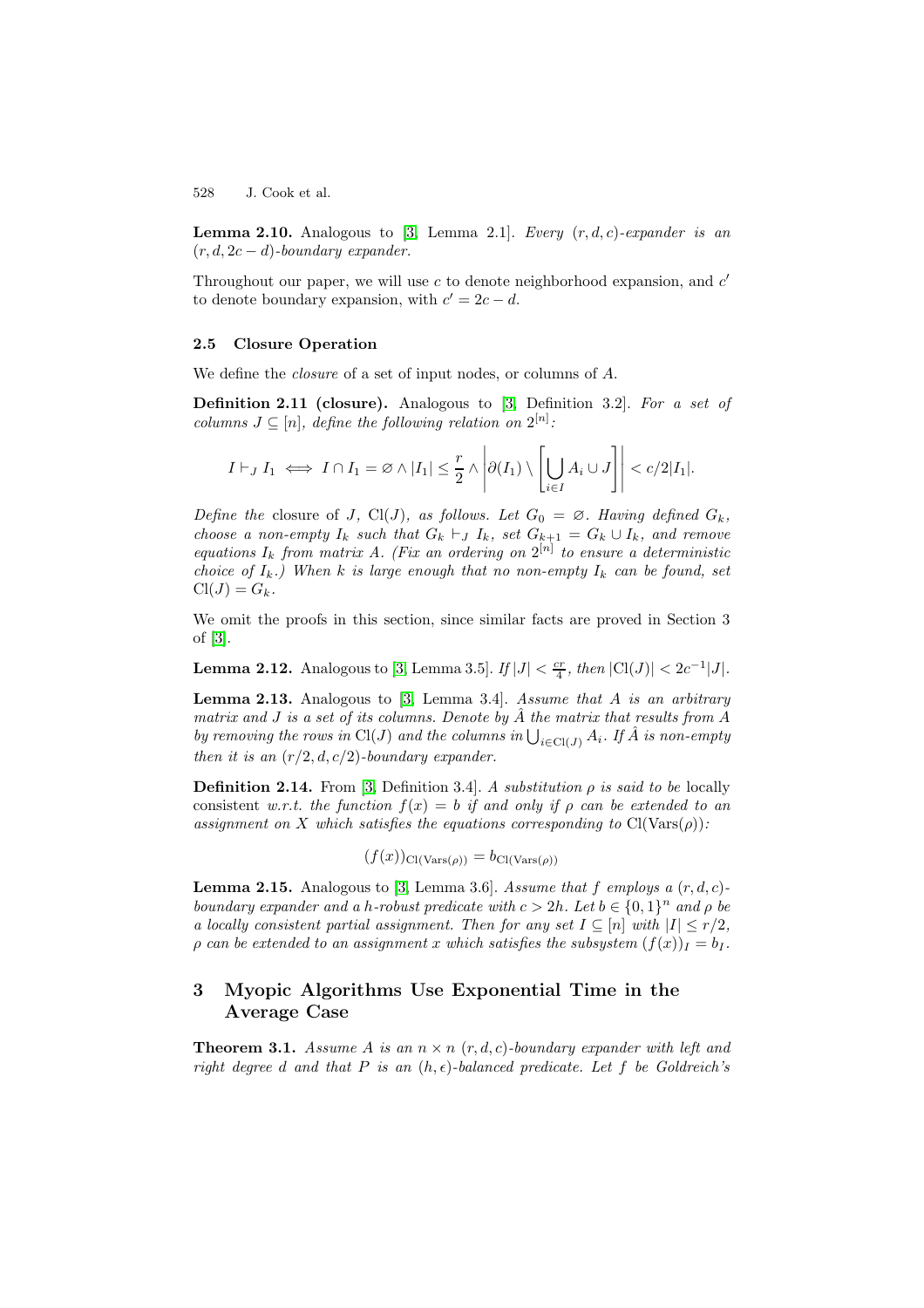*function for* A *and* P*, and assume* f *is* M*-to-one-on-average, in the sense that the number of pairs*  $(x, y)$  *such that*  $f(x) = f(y)$  *is at most*  $M2^n$ *. Let* A *be any myopic backtracking algorithm. Choose*  $x \in \{0,1\}^n$  *uniformly at random and let*  $b = f(x)$ *. Let*  $F = \lfloor 2c - d - h \rfloor - 1$ *, and*  $s = F/(F + d(d-1))$ *. Then the probability that*  $\overrightarrow{A}$  *solves*  $f(x) = b$  *in time*  $2^{\overrightarrow{O}(r(c-h))}$  *is at most* 

$$
M2^{-s\left\lfloor \frac{cr}{4dK} \right\rfloor} \left(\frac{1+2\epsilon}{1-2\epsilon}\right)^{r/2}.
$$
 (1)

*(We can relax the degree requirement to say that* A *has right degree*  $d_{\text{right}}$ *, and the nodes in every set of*  $s\left\lfloor \frac{cr}{4dK} \right\rfloor$  *input nodes have average degree at most*  $d_{\text{left}}$ , *where in this case*  $s = F/(F + d_{\text{left}}(d_{\text{right}} - 1)).$ 

# **Applications of Theorem 3.1**

- 1. Use the predicate  $P_d(x) = x_1 \oplus \cdots \oplus x_{d-2} \oplus (x_{d-1} \wedge x_d)$  and a random graph of right-degree d. Then  $h = \Theta(1)$ ,  $\epsilon = 0$ ,  $c = d/2 + \Theta(d)$  and  $r =$  $\Theta(n/d)$ . This gives  $F = \Theta(d)$  and  $s = \Theta(1/d)$ . In Section 4, we show that with high probability  $M = 2^{n2^{-\Omega(d)}}$ . Furthermore, the average degree of any set of  $s\left\lfloor \frac{cr}{4dK} \right\rfloor$  input nodes is at most 3d with high probability. With these parameters, Theorem 3.1 says that for constant  $K$ , the myopic algorithm takes time  $2^{\Theta(n)}$  with probability  $1 - 2^{-Cn}$ , where C depe[nd](#page-14-0)s on d and K.
- 2. Use a random predicate  $P$  and a random graph of right-degree  $d$ . Then with high probability, P is  $(h, \epsilon)$  balanced, with  $h = \Theta(\log d)$  and  $\epsilon = 1/\text{poly}(d)$ . Conditioned on the a[ssum](#page-7-0)ption  $M = 2^{nO(d^{-C_0})}$  for  $C_0 > 2$ , Theorem 3.1 says as before that for constant K, the myopic algorithm takes time  $2^{\Theta(n)}$ with probability  $1 - 2^{-C_1 n}$ , where  $C_1$  depends on d and K.

The rest of this section is devoted to proving Theorem 3.1. First in Section 3.1 we show how it is possible to assume that after a fixed number of steps, [the](#page-7-0) partial truth assignment  $\rho$  made by the algorithm will be locally consistent. Then in Section 3.2 we show that the algorithm can only have selected one of many possible locally consistent partial truth assignme[nts](#page-7-0) – and for any fi[xed](#page-8-0)  $b \in \{0,1\}^n$ , most of these partial assignments will be wrong. Thus, with high probability, the algorithm will have selected globally inconsistent values that lead to an unsati[sfiab](#page-9-0)le formula. We then show in Section 3.3 that any resolution proof showing that this new formula is unsatisfiable has size  $2^{\Omega(r(c-h))}$ , so the algorithm must take that many steps before correcting its mistake.

#### **3.1 Clever Myopic Algorithms**

Without loss of generality, we allow our algorithm to be a "clever" myopic algorithm in the sense that, as defined in [3], it satisfies these two properties.

<span id="page-8-0"></span>1. Let J be the set of indices of all variables  $x_j$  that appear in equations whose output bit  $b_i$  has been revealed. Then the algorithm may also read all clauses in  $Cl(J)$  for free and reveal the co[rre](#page-16-6)sponding new variables.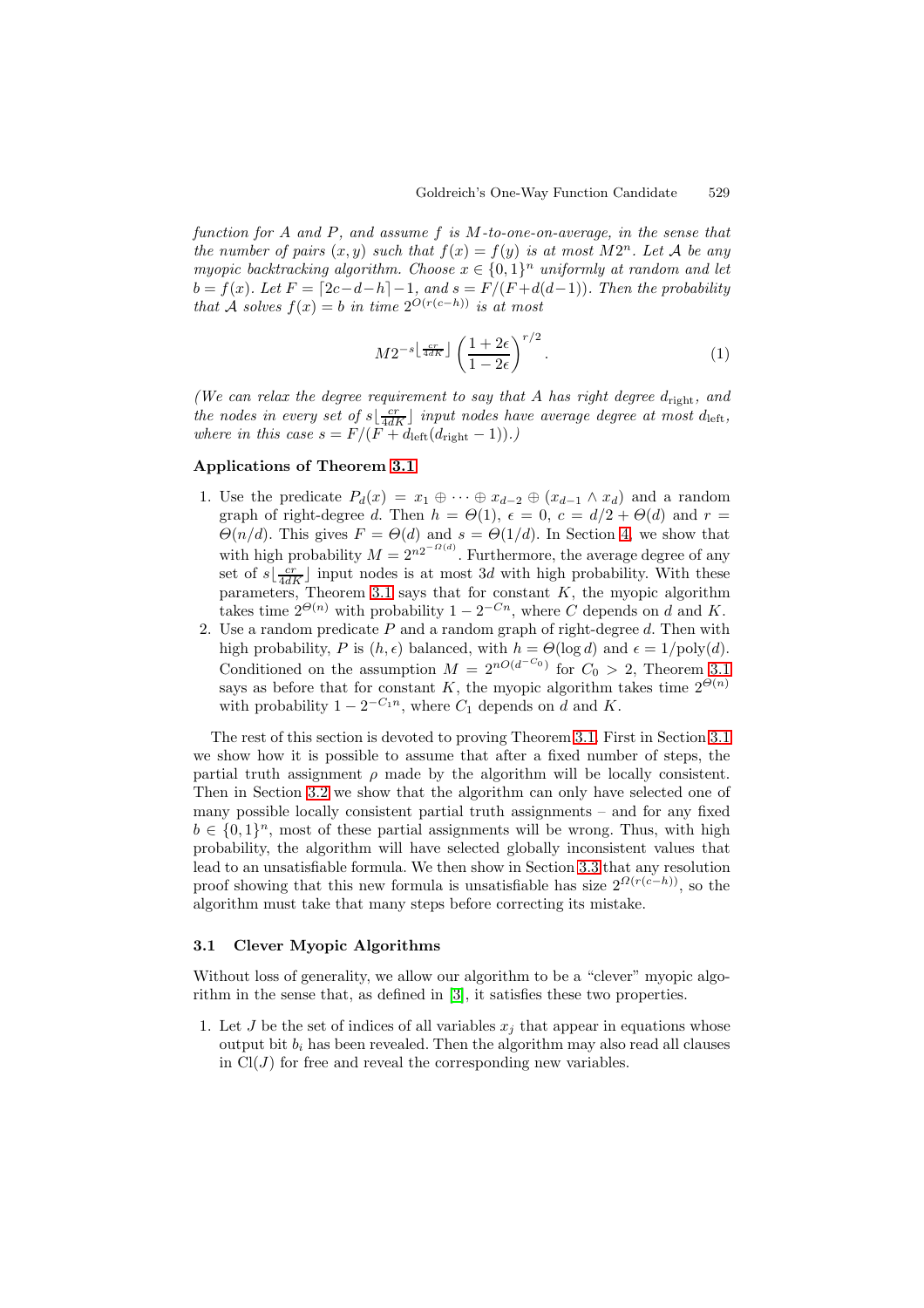- 530 J. Cook et al.
- 2. The algorithm never makes stupid guesses: whenever the equations corresponding to the revealed output bits  $b_i$  determine the value of a variable  $x_i$ , the algorithm will never make the wrong assignment for  $x_j$ .

<span id="page-9-1"></span>Property 2 can only reduce the number of backtracking steps taken. Property 1 is justified by the following proposition.

**Proposition 3.2.** Analogous to [3, Proposition 3.1]. *After the first*  $\lfloor \frac{cr}{4dK} \rfloor$  *steps a clever [my](#page-9-1)opic algorithm reads at most* r/2 *bits of* b*.*

<span id="page-9-2"></span>*Proof.* At each step, the algorithm makes K clause-queries, asking for  $dK$  variable entries. This sums to at m[ost](#page-16-6)  $dK(cr/4dK) = cr/4$  variables, which by Lemma 2.12 will result in at most  $r/2$  bits of b.

Once we have assumed that our algorithm is clever, the following proposition shows that we can further assume the algorithm only makes locally consistent assignm[ents](#page-7-1) in its first  $|cr/4dK|$  steps.

**Proposition 3.3.** Analogous to [3, Proposition 3.2]. *During the first*  $\left[\frac{cr}{4dK}\right]$ *steps the current partial assignment made by a clever myopic algorithm is locally consistent, and so the algorithm will not backtrack.*

*Proof.* This statement follows by re[pe](#page-16-6)ated application of Lemma 2.15. Note that clever myopic algorithms are required to select a locally consistent choice of variables if one is available. The proof is accomplished through induction. Initially, the partial assignment is empty, and so is locally consistent. For each step  $t$ (with  $t < \frac{cr}{4dK}$ ) with a locally consistent partial assignment  $\rho_t$ , [a clev](#page-7-2)er myopic algorithm will extend this assignment to  $\rho_{t+1}$  which is also locally consistent if possible. By Lemma 2.15 it can always do so as long as  $|Cl(Vars(\rho_t)) \cup \{x_i\}| \leq r/2$ for the newly chosen  $x_j$ .

# **3.2 The Probab[ility](#page-7-2) of a Correct Guess Is Small**

<span id="page-9-0"></span>Now choose b randomly from the set of attainable outputs of  $f(x)$ ; more formally, let  $x \sim \text{Unif}(\{0,1\}^n)$  and  $b = f(x)$ . Initially, the value of b should be hidden from the algorithm. Whenever the algorithm reveals a clause corresponding to the  $i^{\text{th}}$  row of A, the  $i^{\text{th}}$ -bit of b should be revealed to the algorithm. We consider the situation after  $\lfloor \frac{cr}{4dK} \rfloor$  steps of the algorithm. By Proposition 3.3, the current partial assignment must be locally consistent, and no backtracking will have occurred. Thus, at this point in time we observe the algorithm in the  $\lfloor \frac{cr}{4dK} \rfloor$ -th vertex  $v$  in the leftmost branch of its backtracking tree. By Proposition 3.2, the algorithm has revealed at most  $r/2$  bits of b.

<span id="page-9-3"></span>Define random variable  $I_v \subseteq [n]$  to be the set of output bits revealed after  $\lfloor \frac{cr}{4dK} \rfloor$  steps. Similarly define random variable  $\rho_v$  to be the the partial truth assignment given by the algorithm at that time. Define  $R_v = \text{Vars}(\rho_v)$ . Hence  $|R_v| = \lfloor \frac{cr}{4dK} \rfloor.$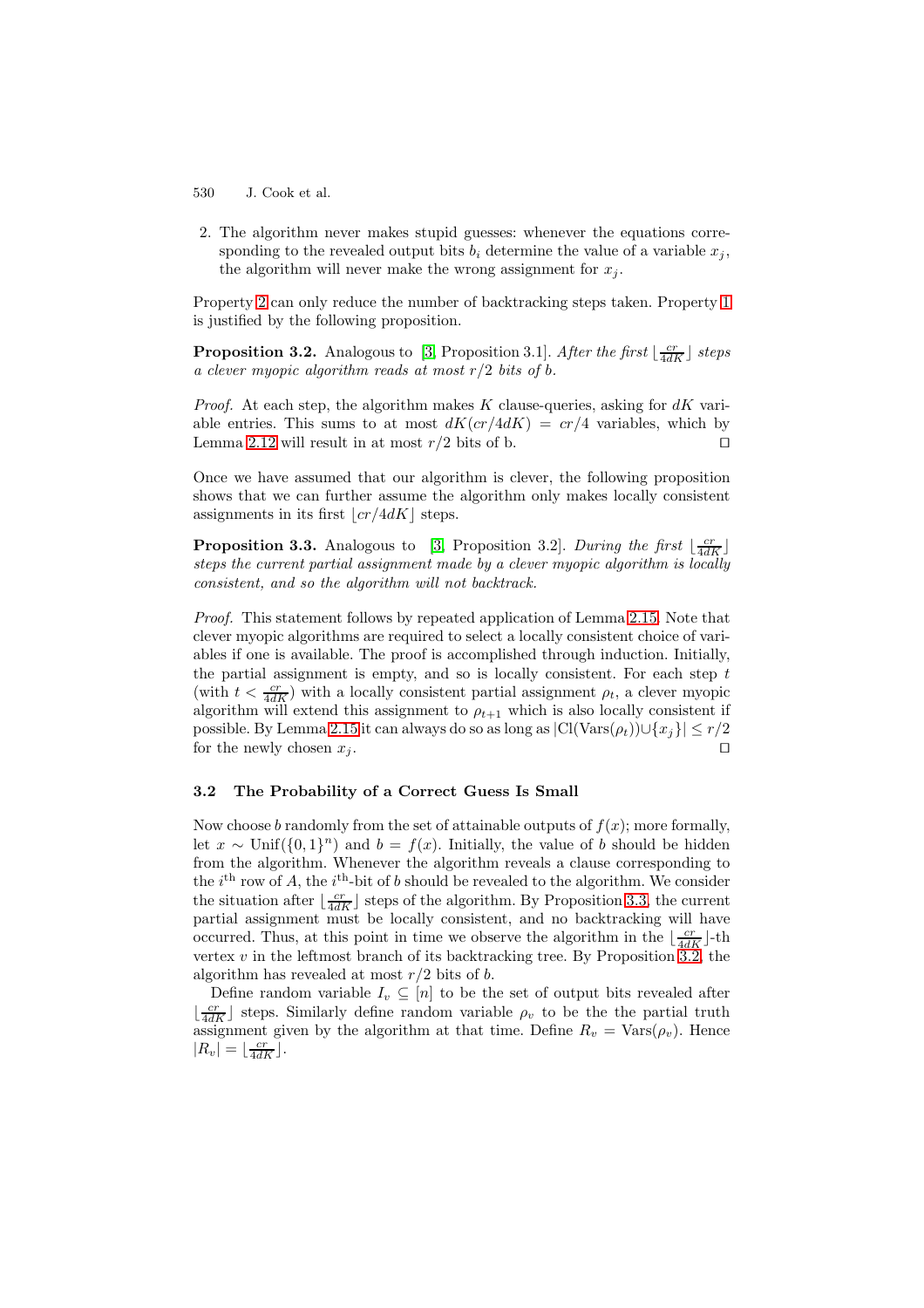**Definition 3.4.** *Let*  $I \subseteq [n]$ *,*  $R \subseteq [n]$ *,*  $\iota \in \{0,1\}^I$  *and*  $\rho \in \{0,1\}^R$ *. We say*  $(I, R, \iota, \rho)$  *is a* consistent state *if* 

$$
\Pr[I_v = I \wedge R_v = R \wedge b_{I_v} = \iota \wedge \rho_v = \rho] > 0.
$$

*Put another way,*  $(I, R, \iota, \rho)$  *is a consistent state iff there exists some*  $x \in \{0, 1\}^n$  $such that after \lfloor \frac{cr}{4dK} \rfloor steps, I is exactly the set of revealed bits, R is exactly the$ *set of assigned variables,*  $\rho$  *is the values assigned those variables, and*  $b_I = \iota$ .

Our first attempt at a proof is to show that there are many choices for  $\rho_v$  that are locally consistent. Intuitively, if the number of those possible choices for  $\rho$  is large compared to  $M$ , we expect the algorithm to make the wrong choice with high probability. This line of reasoning would need a result of the following form.

<span id="page-10-0"></span>**Lemma 3.5.** Analogous to [3, Lemma 3.10]. Assume that an  $n \times n$  matrix A *is an*  $(r, d, c)$ -boundary expander and P *is an*  $(h, \epsilon)$ -balanced predicate, and let f *be Goldreich's function corresponding to* A and P. Let  $\hat{X} \subseteq [n]$  *be a set of input variables with*  $|\hat{X}| < r$ . Choose x *uniformly at random from*  $\{0,1\}^n$  *and let*  $b = f(x)$ *. Let*  $Y \subseteq [n]$  *be [a s](#page-16-6)et of output variables,*  $|Y| < r$ *. For*  $i \in Y$  *let*  $\ell_i$ *be the constraint*  $(f(x))_i = b_i$ *, and let*  $\mathcal{L} = \{\ell_i : i \in Y\}$ *. Denote by* L *the set of partial assignments who assign values to the variables in* Xˆ *and can be extended to complete truth assignments that satisfy* L*.*

*Let* s *be defined as in Theorem 3.1. Then*  $\log |L| \geq s|\hat{X}|$ *.* 

In fact, our proof requires the following stronger lemma instead of Lemma 3.5, which states that conditioned on what the algorithm has seen, the minimum entropy of  $x_{R_v}$  is high.

**Lemma 3.6.** *Let* x,  $\hat{X}$ ,  $\mathcal{L}$ , and [s](#page-7-0) be as in Lemma 3.5. Then for any  $\hat{x} \in$  ${0,1\}^{|\hat{X}|},$ 

<span id="page-10-1"></span>
$$
\Pr[x_{|\hat{X}|} = \hat{x}|\mathcal{L}] \le 2^{-s|\hat{X}|} \left(\frac{1+2\epsilon}{1-2\epsilon}\right)^{|\mathcal{L}|}.
$$

We postpone the proof of Lemma 3.6 (and do not prov[e](#page-10-0) [Le](#page-10-0)mma 3.5, since we do not use it). We are now prepared to complete the proof of the main theorem.

*Proof (Theorem 3.1).* Our goal is to bound the probability of the following event:

$$
E = \{ \rho_v \in (f^{-1}(b))_{R_v} \}.
$$

We first condition on the state of the algorithm, considering all consistent states in the sense of [Defin](#page-7-0)ition 3.4:

$$
\Pr[E]
$$
\n
$$
= \sum_{(I,R,\iota,\rho) \text{ consistent}} \Pr[E|I_v = I \wedge R_v = R \wedge b_{I_v} = \iota \wedge \rho_v = \rho].
$$
\n
$$
\Pr[I_v = I \wedge R_v = R \wedge b_{I_v} = \iota \wedge \rho_v = \rho]
$$
\n
$$
= \mathbf{E}[\Pr[E|I_v, R_v, b_{I_v}, \rho_v]].
$$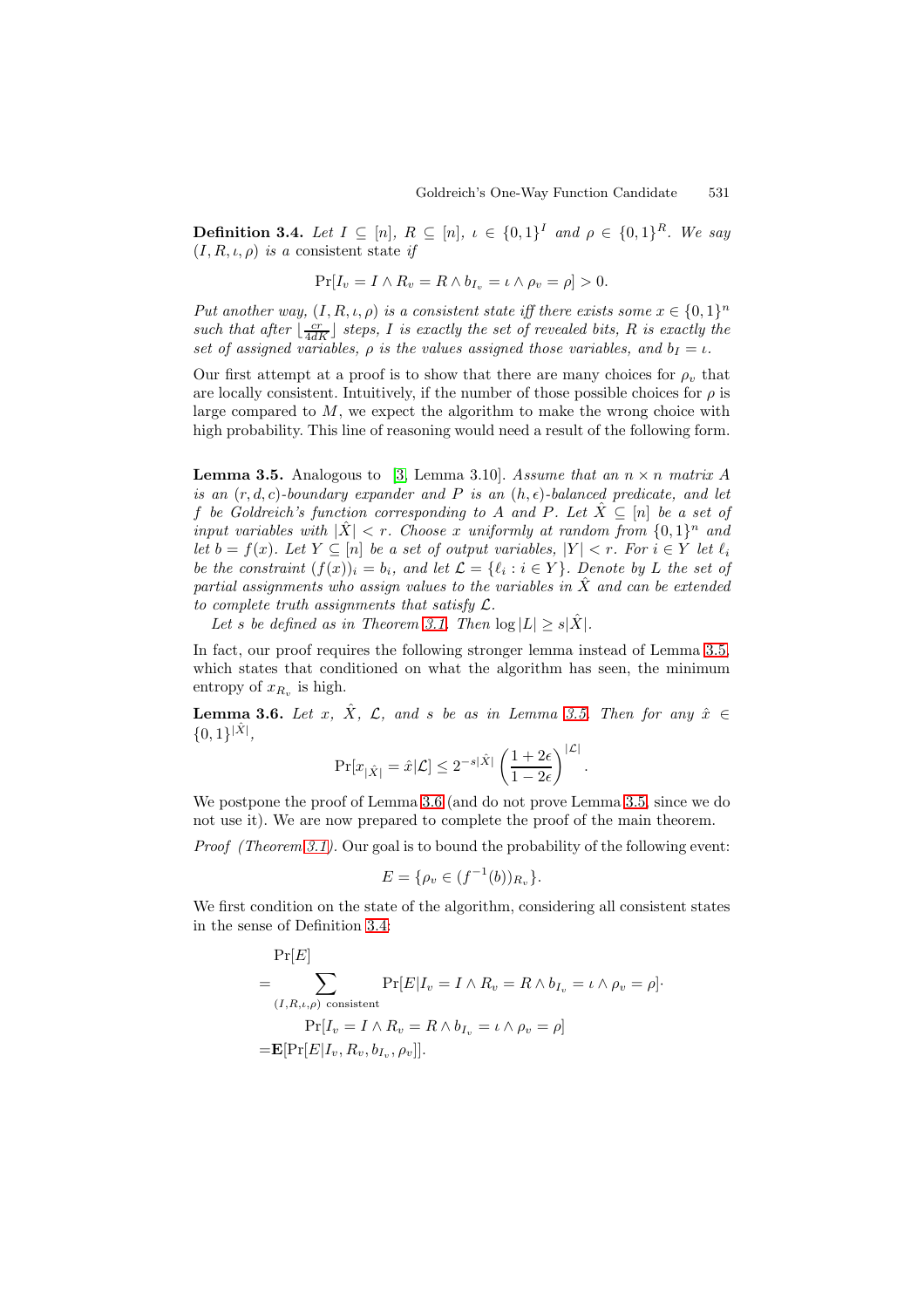Since the algorithm is deterministic and only observes the bits in  $b_{I_v}$ , the event  $[I_v = I \wedge R_v = R \wedge \rho_v = \rho]$  is implied by the event  $[b_{I_v} = \iota]$  – put another way, if bits of b outside the set of observed bits  $I_v$  are changed, the behavior of the algorithm will not be affected, so the values of  $I_v$ ,  $R_v$  and  $\rho_v$  will not change. This gives us:

$$
\Pr[E] = \mathbf{E}[\Pr[E|b_{I_v}]]
$$
\n
$$
= \mathbf{E}[\Pr[p_v \in (f^{-1}(b))_{R_v} | b_{I_v}]]
$$
\n
$$
\leq \mathbf{E} \left[ \max_{\rho_v^* \in \{0,1\}^{R_v}} |f^{-1}(b)| \Pr[\rho_v^* = x_v | b_{I_v}] \right]
$$
\n
$$
\leq \mathbf{E}[|f^{-1}(b)|] \max_{I_v, b_{I_v}, \rho_v^*} \Pr[\rho_v^* = x_v | b_{I_v}]
$$
\n
$$
\leq M 2^{-s} \left( \frac{1 + 2\epsilon}{1 - 2\epsilon} \right)^{r/2}.
$$

In the last step, we applied Lemma 3.6, replacing  $\hat{X}$  by  $R_v$ ,  $\mathcal{L}$  by  $I_v$  and  $\hat{x}$  by  $\rho$ . Note that  $|I_v| < r/2$ , so  $|\mathcal{L}| < r/2$  in the hypothesis of the lemma.

We have shown that it will be likely that  $\rho_v$ , though locally consistent, can not be extended to satisfy b, and an unsatisfiable instance will occur. In Section 3.3, we explore the running time of bac[ktrac](#page-10-1)king algorithms on unsatisfiable cases to show if E does not occur, the algorithm will take time  $2^{\Omega(r(c-h))}$ .

### **Proof of Lemma 3.6**

**Lemma 3.7.** *Fix any*  $g \subseteq \hat{X}$ *. If each output in*  $\mathcal L$  *has at most*  $F = \lfloor 2c - d - h \rfloor - 1$ *of its d inputs in g, then*  $\forall I \subseteq \mathcal{L}$ ,  $|\partial I \setminus g| > h|I|$ *.* 

*Proof.* Consider an[y sub](#page-10-1)set  $I \subseteq \mathcal{L}$ . By Lemma 2.10,  $|\partial I| \geq (2c-d)|I|$ , so  $|\partial I \setminus g| \geq$  $(2c - d - F)|I| > h|I|.$ 

**Lemma 3.8.** *Fix any*  $g \subseteq \hat{X}$ . If  $\forall I \subseteq \mathcal{L}$ ,  $|\partial I \setminus g| > h|I|$ , then any par*tial assignment*  $\rho : g \to \{0,1\}$  *can be exten[ded to](#page-6-0) a complete assignment that satisfies* L*.*

*Proof.* We make our proof by contradiction; assume  $\rho$  cannot be extended to satisfy the equations in  $\mathcal{L}$ . Let k be a minimal set of unsatisfiable equations. We assume our predicate is h-robust.  $\forall I \subseteq \mathcal{L}, |\partial I \setminus g| > h|I|$  implies that some equation in I must have at least  $h+1$  boundary elements outside of g. However, no equation in k should have more than h boundary variables; otherwise, those  $h+1$  boundary variables could be set to a value that satisfies that equation, and it should not be in the minimal set k.

**Lemma 3.9.** *Let* s and F be as in Theorem 3.1. We can find  $g \subseteq \hat{X}$  with  $|g| \geq s|\hat{X}|$ , such that no output has more than F inputs in g.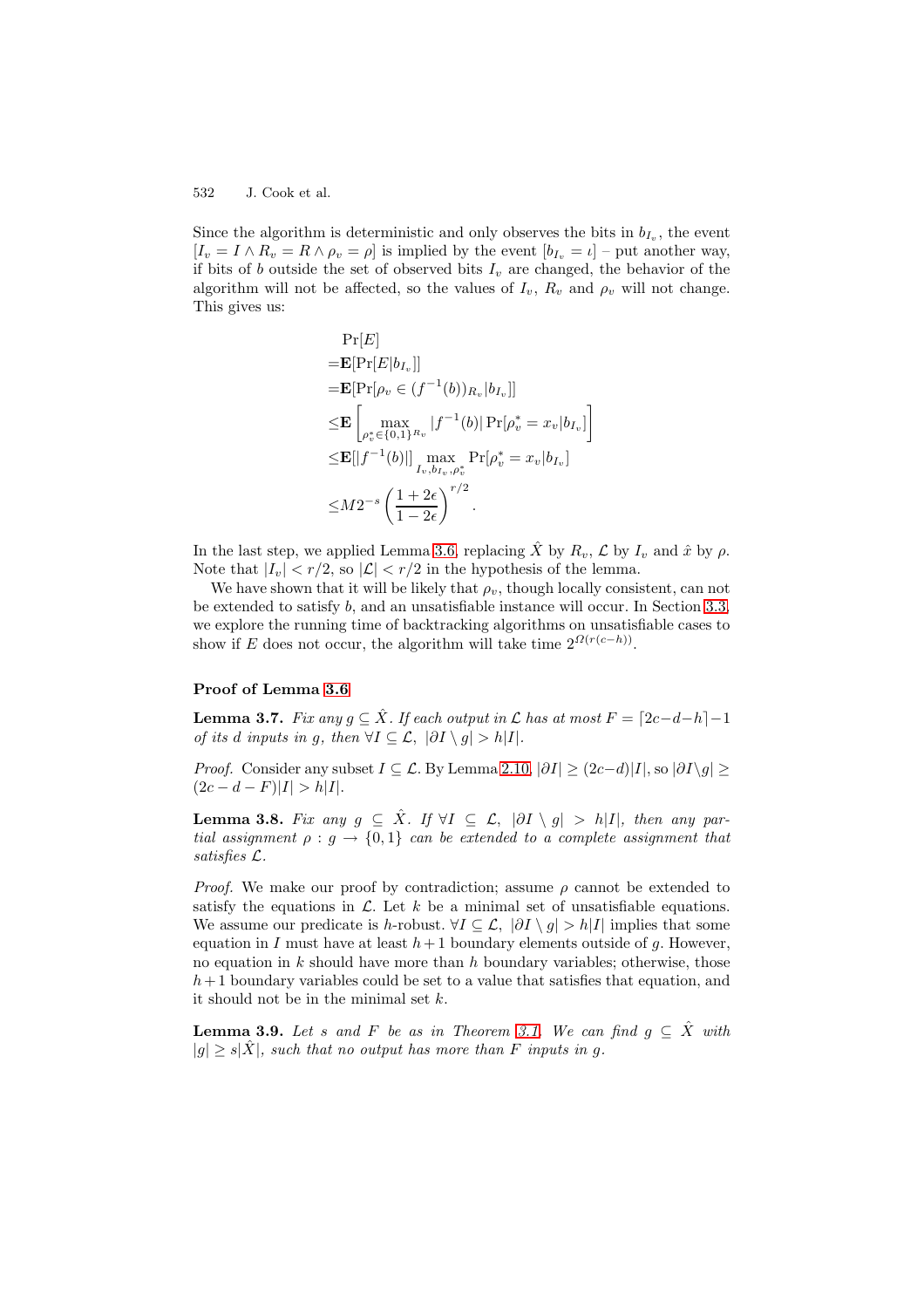*Proof.* Construct g using the following algorithm:

- **–** g ← ∅.  $- n_i \leftarrow$  $\int F \quad i \in \hat{X}$ 0  $i \notin \hat{X}$ <sup>.</sup> • *Invariant:* If an output has  $F - a$  inputs in g, then for every input i connected to it,  $n_i \leq a$ . •  $g \leftarrow g \cup \{i\}.$ •  $n_i \leftarrow n_i - F$ .
	- $\forall j$ , if dist $(i, j) = 2$ , then  $n_j \leftarrow n_j 1$ .

We start with  $F|\hat{X}|$  counters, and remove on average  $F + d_{\text{left}}(d_{\text{right}}-1)$  counters at every step. (Recall that output nodes have degree  $d_{\text{right}}$ , and as long as  $|g| \leq$  $s\left\lfloor \frac{cr}{4dK} \right\rfloor$ , the average degree of g is at most  $d_{\text{left}}$ .) In the end,

$$
|g| \ge \frac{F|\hat{X}|}{F + d_{\text{left}}(d_{\text{right}} - 1)}.
$$

.

*Proof (Lemma 3.6).* Choose  $g \subseteq \hat{X}$  with  $|g| \geq s|\hat{X}|$  as in Lemma 3.9. By Lemma 3.7, every subset of  $\mathcal L$  has a row with at least  $h + 1$  boundary variables that are not in g. Therefore we can order the rows of  $\mathcal L$  as  $\ell_1,\ldots,\ell_{|\mathcal L|}$  such that setting  $L_i = \{\ell_1,\ldots,\ell_i\}$ , for all i we have  $|\Gamma(\ell_i) \setminus (\Gamma(L_{i-1}) \cup g)| \geq h+1$ . Then

$$
\frac{\Pr[x_{|g}=g_1|L_{i+1}]}{\Pr[x_{|g}=g_2|L_{i+1}]} = \frac{\Pr[L_{i+1}|x_{|g}=g_1]\Pr[x_{|g}=g_2]}{\Pr[L_{i+1}|x_{|g}=g_2]\Pr[x_{|g}=g_1]} \n= \frac{\Pr[L_i|x_{|g}=g_1]\Pr[\ell_{i+1}|L_i, x_{|g}=g_1]}{\Pr[L_i|x_{|g}=g_2]\Pr[\ell_{i+1}|L_i, x_{|g}=g_2]}
$$

(Use the fact that the predicate is  $(h, \epsilon)$ -balanced.)

$$
\leq \left(\frac{\frac{1}{2} + \epsilon}{\frac{1}{2} - \epsilon}\right) \frac{\Pr[L_i | x_{|g} = g_1]}{\Pr[L_i | x_{|g} = g_2]}
$$

Observe that

$$
\frac{\Pr[x_{|g} = g_1 | L_0]}{\Pr[x_{|g} = g_2 | L_0]} = 1.
$$

It follows that

$$
\frac{\Pr[x_{|g} = g_1 | \mathcal{L}]}{\Pr[x_{|g} = g_2 | \mathcal{L}]} \le \left(\frac{1 + 2\epsilon}{1 - 2\epsilon}\right)^{|\mathcal{L}|}.
$$

Take  $g_1 \in \{0,1\}^g$  that minimizes  $Pr[x_{|g} = g_1 | \mathcal{L}]$ . There are  $2^{|g|}$  possible values for  $g_1$ , so  $Pr[x_{|g} = g_1 | \mathcal{L}] \leq 2^{-|g|} \leq 2^{-s|\hat{X}|}$ . For any  $\hat{x} \in \{0, 1\}^{\hat{X}},$ 

$$
\begin{split} \Pr[x_{|\hat{X}} = \hat{x}|\mathcal{L}] &\leq \Pr[x_{|g} = \hat{x}_{|g}|\mathcal{L}] \\ &= \Pr[x_{|g} = g_1|\mathcal{L}] \frac{\Pr[x_{|g} = \hat{x}_{|g}|\mathcal{L}]}{\Pr[x_{|g} = g_1|\mathcal{L}]} \leq 2^{-s|\hat{X}|} \left(\frac{\frac{1}{2} + \epsilon}{\frac{1}{2} - \epsilon}\right)^{|\mathcal{L}|} .\end{split}
$$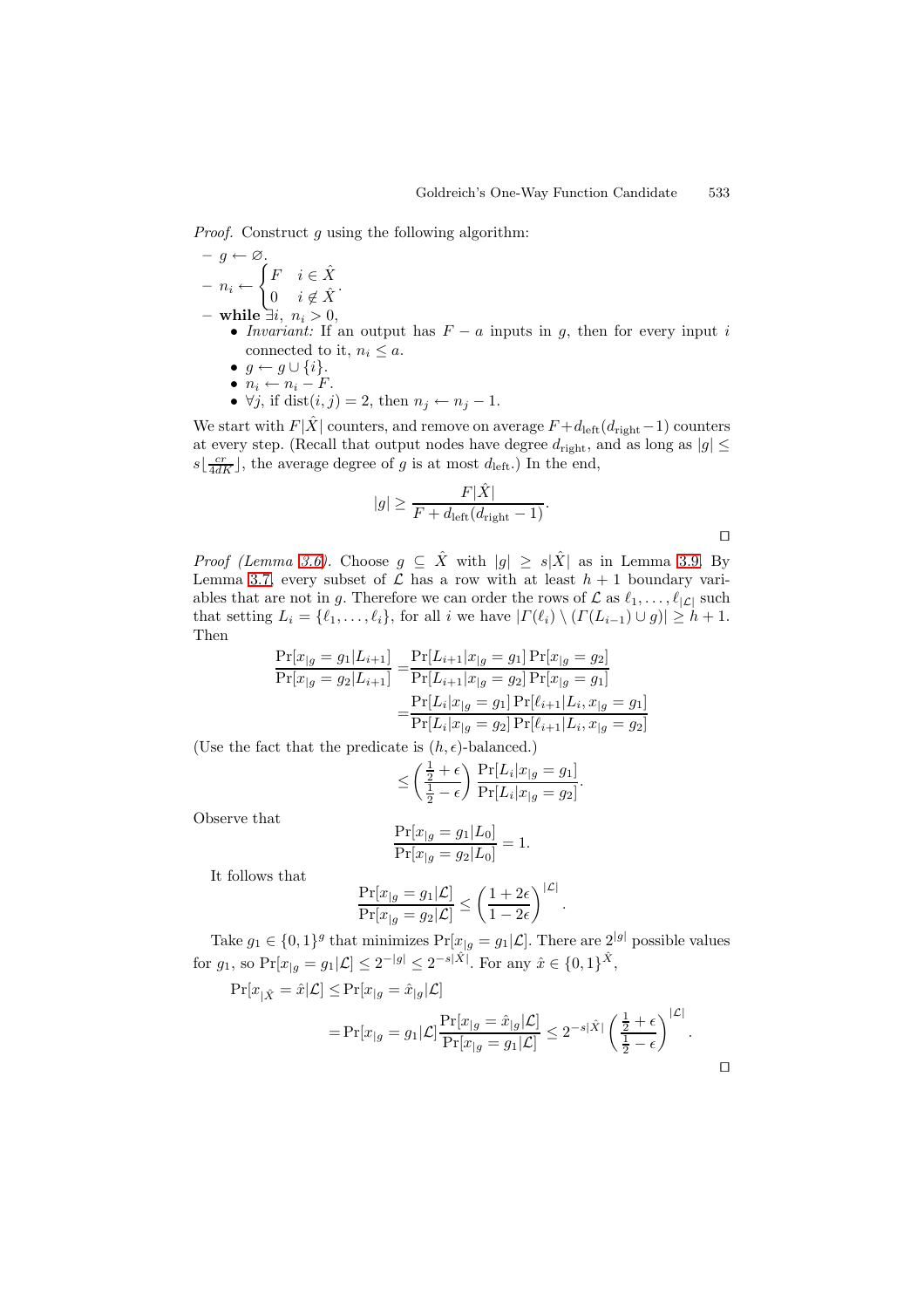## **3.3 Backtracking Algorithms Use Exponential Running Time on Unsatisfiable Formulas**

In Section 3.2, we showed that with high probability a myopic backtracking algorithm will choose a partial assignment to  $x$  that cannot be extended to satisfy  $f(x) = b$ . We now prove that once this happens, the algorithm must run for exponential time:

<span id="page-13-0"></span>**Theorem [3.10](#page-9-0).** Analogous to [3, Lemma 3.9]. *Let* f *be Goldreich's function for predicate* P *and graph* G*, where* G *is an* n × n (r, d, c)*-boundary expander with right-degree* d and P is h-robust with  $h < c/2$ . Fix  $b \in \{0,1\}^n$ . Let  $\rho$  be a *locally consistent partial assignment such that*  $|Vars(\rho)| \leq cr/4$ *. If*  $\rho$  *cannot be extended to any input* x *satisfyi[ng](#page-16-6)*  $f(x) = b$ *, then every backtracking algorithm that makes the partial assignment*  $\rho$  *will run for time*  $2^{\Omega(r(c-h))}$ .

We will make use of the following lemma from [6, Corollary 3.4]. The *width* of a resolution proof is the greatest width of any clause that occurs in it, and the width of a clause is the number of variables in it.

**Lemma 3.11.** *The size of any tree-like resolution refutation of a formula*  $\Psi$  *is at least*  $2^{w-w_{\Psi}}$ *, where w is the minimal width [of](#page-16-10) a resolution refutation of*  $\Psi$ *, and*  $w_{\Psi}$  *is the maximal width of a clause in*  $\Psi$ *.* 

<span id="page-13-3"></span>Our setup and proof strategy are similar to those found in [2, Section 3] and [3]. [2] measures robustness in terms of  $\ell$ , where  $\ell = d - h$ .

*Proof (Theorem 3.10).* Let  $I = Cl(\rho)$  and  $J = \Gamma(I)$ . By Lemma 2.12  $|I| \leq r/2$ . By Lemma 2.15,  $\rho$  can be extended to another partial assig[nm](#page-16-11)ent  $\rho'$  on varia[ble](#page-16-6)s  $x_J$  $x_J$ , such that  $\rho'$  satisfies every equation in  $(f(x))_I = b_I$ . The restricted formula  $(f(x) = b)|_{\rho'}$  still encodes an unsatisfiable system  $f'(x) = b'$ . The underlying graph  $G'$  of  $f'$  is [produ](#page-13-0)ced from G by removing every output nod[e in](#page-7-1) I and every input node [in](#page-7-2) J. By Lemma 2.13,  $G'$  is an  $(r/2, d, c/2)$ -boundary expander.

We can express the equation  $f'(x) = b'$  using a CNF formula  $\Phi$ , by representing each equation  $(f'(x))_i = b'_i$  by at most  $2^d$  clauses. The computation of a backtracking algorithm as it discovers that  $f'(x) = b'$  is unsatisfiable can be translated to a tree-like resol[ution](#page-7-3) refutation of the formula  $\Phi$ , such that the size of the refutation is the working time of the algorithm. Thus it is sufficient to show that every tree-like resolution refutation of  $\Phi$  is large.

We say a set of equations  $(f'(x))_I = b'_I$  *semantically implies* a clause C iff every truth assignment satisfying  $(f(x))_I = b_I$  also satisfies C. Following [2, Section 3], we define the *measure* of C to be

$$
\mu(C) = \min_{I: (f'(x))_I = b'_I \models C} |I|.
$$

We omit the proofs of the following facts; similar facts are proved in [2].

- 1. For any  $D \in \Phi$ ,  $\mu(D) = 1$ .
- <span id="page-13-2"></span><span id="page-13-1"></span>2.  $\mu(\varnothing) > r$ .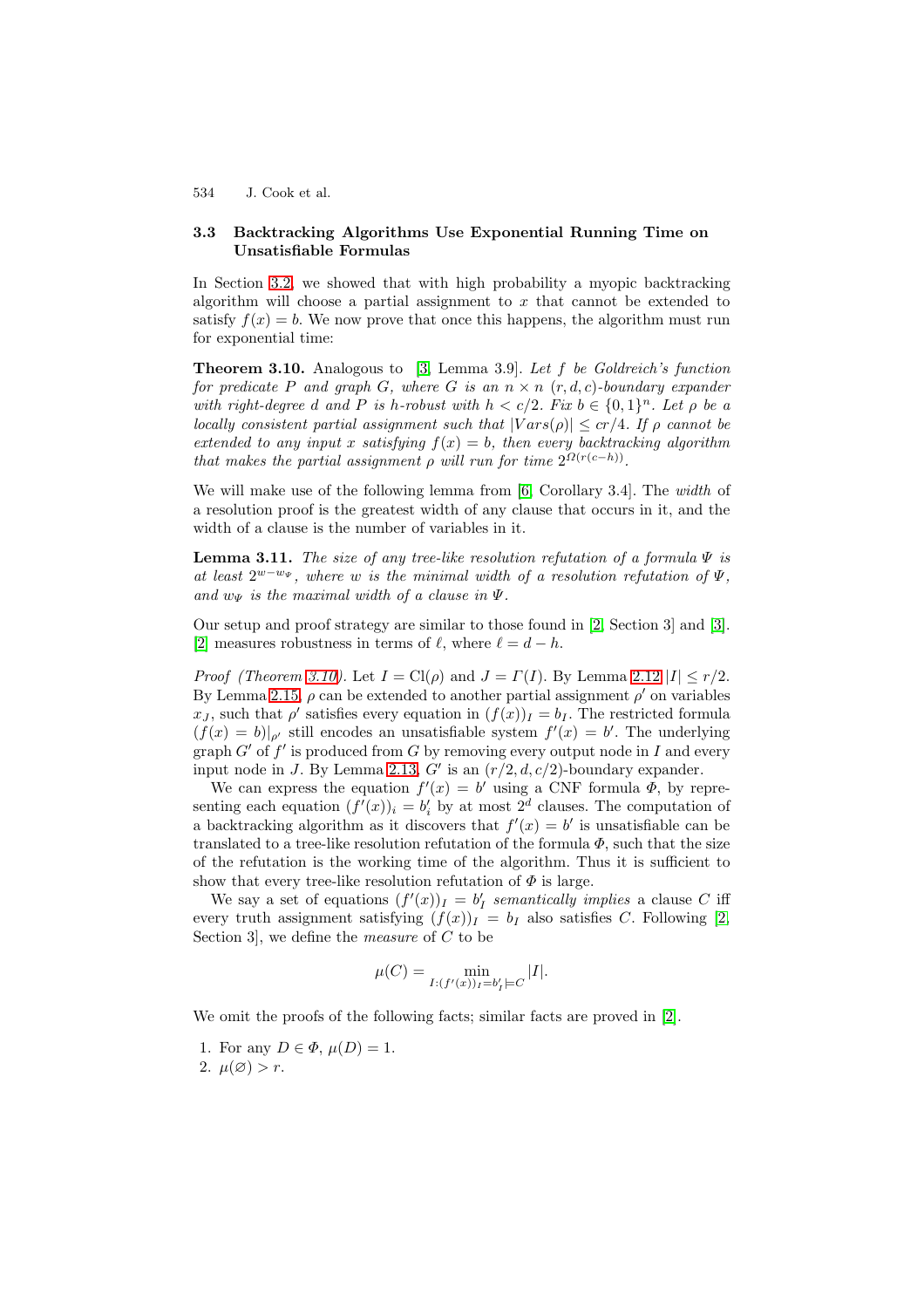- 3.  $\mu$  is subadditive: if  $C_2$  is the resolution of  $C_0$  and  $C_1$ , then  $\mu(C_2) \leq \mu(C_0)$  +  $\mu(C_1)$ .
- 4. For any clause C, if  $\frac{r}{2} \leq \mu(C) \leq r$ , then C has width at least  $\frac{(c/2-h)r}{4}$ .

<span id="page-14-2"></span><span id="page-14-1"></span>1, 2 and 3 together imply that any resulation proof will result in a clause C whose width is between  $\frac{r}{2}$  and r. By 4, C has width at least  $\frac{(c/2-h)r}{4}$ , so by Lemma 3.11, the resolution proof has size  $2^{\Omega(r(c-h))}$ .

# **[4](#page-13-1) Th[e](#page-14-1) [S](#page-14-1)ize of Pre-images o[f G](#page-14-2)oldreich's Function**

<span id="page-14-0"></span>In this [sectio](#page-13-3)n we prove that Goldreich's function has pre-images sufficiently small for Theorem 3.1 to work.

**Theorem 4.1.** *For every degree d, let*  $P_d(x_1,...,x_d) = x_1 \oplus \cdots \oplus x_{d-2} \oplus (x_{d-1} \wedge$  $x_d$ ). Choose a random graph for Goldreich's function by connecting each output *to* d *inputs chosen [uni](#page-7-0)formly at random (with replacement). Then*

$$
\mathbf{E}[\#(x,y): f(x) = f(y)] = 2^{(1+2^{-\Omega(d)})n},
$$

*where the expectation is over the choice of graph.*

*Proof.* For  $x, y \in \{0, 1\}^n$  and  $i, j \in \{0, 1\}$ , let  $n_{ij}(x, y)$  be the number of indices k where  $x_k = i$  and  $y_k = j$ . We have  $n_{00}(x, y) + n_{01}(x, y) + n_{10}(x, y) + n_{11}(x, y) = n$ .

Since the input indices to the predicate are selected uniformly at random, the probability that a single output bit will be equal for inputs  $x$  and  $y$  is only a function of  $\alpha_{ij} \stackrel{\text{def}}{=} n_{ij}(x, y)/n$ . We call this function the *probability of equality*,  $PE(\alpha_{00}, \alpha_{01}, \alpha_{10}, \alpha_{11}).$ 

Then

$$
\mathbf{E}[\#(x,y) : f(x) = f(y)]
$$
\n
$$
= \sum_{x,y \in \{0,1\}^n} \Pr[f(x) = f(y)]
$$
\n
$$
= \sum_{n_{00}+n_{01}+n_{10}+n_{11}=n} {n \choose n_{00}, n_{01}, n_{10}, n_{11}} \Pr[f(x) = f(y)|n_{ij}]
$$
\n
$$
\leq n^4 \max_{\alpha_{00}+\alpha_{01}+\alpha_{10}+\alpha_{11}=1} {n \choose n\alpha_{00}, n\alpha_{01}, n\alpha_{10}, n\alpha_{11}} \Pr[\alpha_{00}, \alpha_{01}, \alpha_{10}, \alpha_{11})^n
$$
\n
$$
= \max_{\alpha_{00}+\alpha_{01}+\alpha_{10}+\alpha_{11}=1} (2^{H(\alpha_{00}, \alpha_{01}, \alpha_{10}, \alpha_{11})} \Pr[(\alpha_{00}, \alpha_{01}, \alpha_{10}, \alpha_{11}))^{n(1+o(1))}
$$

where  $H(\alpha_{ij})$  is the base-2 entropy of the distribution defined by  $\alpha_{ij}$ . Thus, it suffices to show that there is a constant  $\epsilon > 0$  such that for sufficiently large d,

$$
\forall \alpha_{ij} \ H(\alpha_{ij}) + \log_2 \text{PE}(\alpha_{ij}) \le 1 + 2^{-\epsilon d}.
$$

It can be shown that for the predicate  $P_d$  which we have defined,

PE(
$$
\alpha_{ij}
$$
)  $\leq \frac{1 + (\alpha_{00} + \alpha_{11} - \alpha_{01} - \alpha_{10})^{d-2}}{2}$ .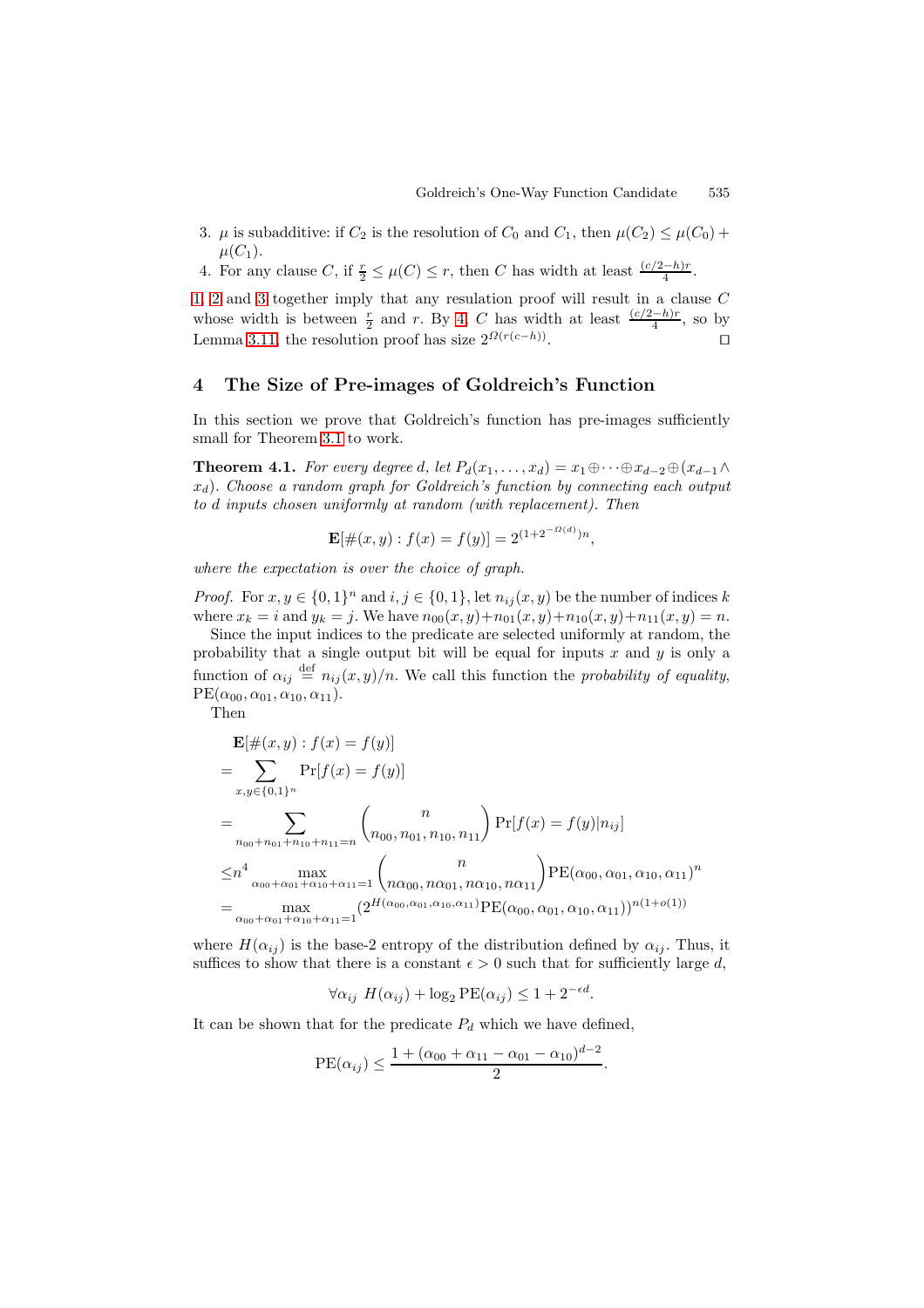Now, let  $p = \alpha_{00} + \alpha_{11}$  and  $q = \alpha_{01} + \alpha_{10} = 1 - p$ . Forcing  $\alpha_{00} = \alpha_{11}$  and  $\alpha_{01} = \alpha_{10}$  can only increase  $H(\alpha_{ij})$ , so without loss of generality, we assume  $\alpha_{00} = \alpha_{11} = p/2$  and  $\alpha_{01} = \alpha_{10} = q/2$ , and prove

$$
\forall p \in [0,1]: \ H(p/2, p/2, q/2, q/2) + \log_2\left(\frac{1 + (p - q)^{d - 2}}{2}\right) \le 1 + 2^{-\epsilon d},
$$

or equivalently,

$$
\forall q \in [0, \frac{1}{2}]: H(q) + \log_2(1 + (1 - 2q)^{d-2}) \le 1 + 2^{-\epsilon d}.
$$

We consider four cases for the value of  $q$ . (We will choose positive constants  $\epsilon, \epsilon_1, \epsilon_2, \epsilon_3$  suitably as we go along.)

# Case 1:  $q > \epsilon_1$

$$
H(q) + \log_2(1 + (1 - 2q)^{d-2}) \le 1 + (1 - 2\epsilon_1)^{d-2} \log_2 e \le 1 + 2^{-\epsilon d},
$$
  
for  $\epsilon < -\log_2(1 - 2\epsilon_1)$  and sufficiently large d.

For the remaining three cases, q is small. Using the Taylor expansion of  $log_2$ around 2, we get

$$
\log_2(1 + (1 - 2q)^{d-2}) \le 1 + \frac{(1 - 2q)^{d-2} - 1}{2\ln 2} \le 1 + \frac{e^{-2qd} - 1}{2\ln 2}.
$$

Case 2:  $\epsilon_1 \ge q > \epsilon_2/d$ 

$$
H(q) + \log_2(1 + (1 - 2q)^{d-2}) \le H(\epsilon_1) + 1 + \frac{e^{-2\epsilon_2} - 1}{2\ln 2} \le 1
$$

if we choose  $\epsilon_1$  small enough that  $H(\epsilon_1) < \frac{1 - e^{-2\epsilon_2}}{2 \ln 2}$ .

For the remaining two cases we fix  $\epsilon_2$ , say  $\epsilon_2 = \frac{1}{2}$ . Now,  $qd \leq \frac{1}{2}$ , and we have the approximation

$$
H(q) + 1 + \frac{e^{-2qd} - 1}{2 \ln 2} \le (q \log_2(1/q) + 2q) + 1 - \frac{qd}{2 \ln 2} = q(\log_2(1/q) - \Theta(d)) + 1.
$$

 $\text{Case 3: } \epsilon_2/d \ge q > 2^{-\epsilon_3 d}$ 

For  $\epsilon_3 < \frac{1}{\ln 2}$  and sufficiently large d:  $\log_2(1/q) - \Theta(d) < 0$ .

Case 4:  $2^{-\epsilon_3 d}$  ≥ *q* 

For  $\epsilon < \epsilon_3$  and sufficiently large d:  $q \log(1/q) \leq \epsilon_3 d2^{-\epsilon_3 d} \leq 2^{-\epsilon d}$ . This completes our proof.  $\hfill\Box$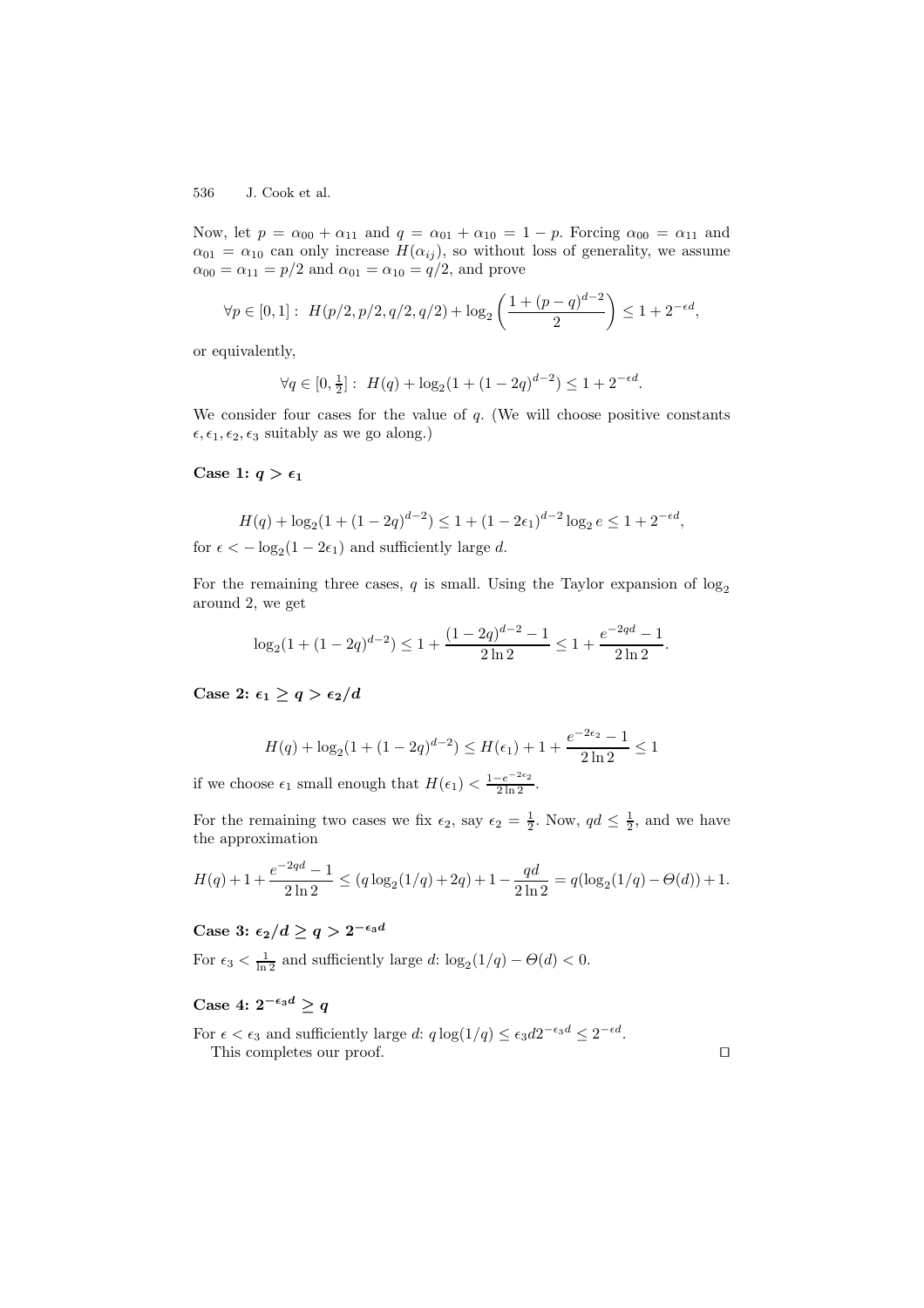# **References**

- 1. Achlioptas, D., Sorkin, G.B.: Optimal myopic algorithms for random 3-SAT. In: FOCS, pp. 590–600 (2000)
- <span id="page-16-7"></span>2. Alekhnovich, M., Ben-Sasson, E., Razborov, A.A., Wigderson, A.: Pseudorandom generators in propositional proof complexity. SIAM Journal on Computing 34(1), 67–88 (2004)
- <span id="page-16-11"></span>3. Alekhnovich, M., Hirsch, E.A., Itsykson, D.: Exponential lower bounds for the running time of DPLL algorithms on satisfiable formulas. J. Autom. Reasoning 35, 51–72 (2005)
- <span id="page-16-6"></span>4. Applebaum, B., Ishai, Y., Kushilevitz, E.: Cryptography in NC0. SIAM J. on Computing 36(4), 845–888 (2006)
- <span id="page-16-3"></span>5. Applebaum, B., Ishai, Y., Kushilevitz, E.: On pseudorandom generators with linear stretch in  $NC^0$  . In: Díaz, J., Jansen, K., Rolim, J.D.P., Zwick, U. (eds.) APPROX 2006 and RANDOM 2006. LNCS, vol. 4110, pp. 260–271. Springer, Heidelberg (2006)
- <span id="page-16-4"></span>6. Ben-Sasson, Wigderson: Short proofs are narrow–resolution made simple. J. ACM: Journal of the ACM 48 (2001)
- 7. Cryan, M., Miltersen, P.B.: On pseudorandom generators in NC. In: Sgall, J., Pultr, A., Kolman, P. (eds.) MFCS 2001. LNCS, vol. 2136, p. 272. Springer, Heidelberg (2001)
- <span id="page-16-10"></span><span id="page-16-1"></span>8. Davis, M., Logemann, G., Loveland, D.: A machine program for theorem-proving. Communications of the ACM 5, 394–397 (1962)
- 9. Eén, N., Biere, A.: Effective preprocessing in SAT through variable and clause elimination. In: Bacchus, F., Walsh, T. (eds.) SAT 2005. LNCS, vol. 3569, pp. 61–75. Springer, Heidelberg (2005)
- <span id="page-16-13"></span><span id="page-16-9"></span>10. Eén, N., Sörensson, N.: An extensible SAT-solver. In: Giunchiglia, E., Tacchella, A. (eds.) SAT 2003. LNCS, vol. 2919, pp. 502–518. Springer, Heidelberg (2004)
- 11. Goldreich, O.: Candidate one-way functions based on expander graphs. Electronic Colloquium on Computational Complexity (ECCC) 7(90) (2000)
- <span id="page-16-12"></span>12. Davis, M., Putnam, H.: A computing procedure for quantification theory. Journal of the ACM 7, 201–215 (1960)
- <span id="page-16-8"></span><span id="page-16-0"></span>13. Mossel, E., Shpilka, A., Trevisan, L.: On  $\epsilon$ -biased generators in NC<sup>0</sup>. Random Structures and Algorithms 29(1), 56–81 (2006)

# <span id="page-16-2"></span>**A MiniSat Experiment**

<span id="page-16-5"></span>Inverting Goldreich's function can be seen as the task of solving a constraint satisfaction problem with a planted solution. This suggests the use of a generalpurpose SAT solver to solve the constraint satisfaction problem. We performed an experiment using MiniSat version 2.0 beta [10,9], which is one of the best publicly available SAT solvers. We always use the degree-five predicate  $P_5(x)$  =  $x_1 \oplus x_2 \oplus x_3 \oplus (x_4 \wedge x_5)$ . For each trial, we choose a new random graph of rightdegree 5. MiniSat requires a boolean formula in conjuctive normal form as input, so we represent each constraint  $P(x_{j_1}, x_{j_2}, x_{j_3}, x_{j_4}, x_{j_5}) = v_i$  $P(x_{j_1}, x_{j_2}, x_{j_3}, x_{j_4}, x_{j_5}) = v_i$  $P(x_{j_1}, x_{j_2}, x_{j_3}, x_{j_4}, x_{j_5}) = v_i$  $P(x_{j_1}, x_{j_2}, x_{j_3}, x_{j_4}, x_{j_5}) = v_i$  $P(x_{j_1}, x_{j_2}, x_{j_3}, x_{j_4}, x_{j_5}) = v_i$  by 16 clauses: one for each truth assignment to  $x_{j_1}, \dots, x_{j_5}$  that would violate the constraint.

We ran MiniSat on a Lenovo T61 laptop with 2GB of RAM and a 2.00GHz Intel T7300 Core Duo CPU. Fig. 1 plots the number of seconds taken to find